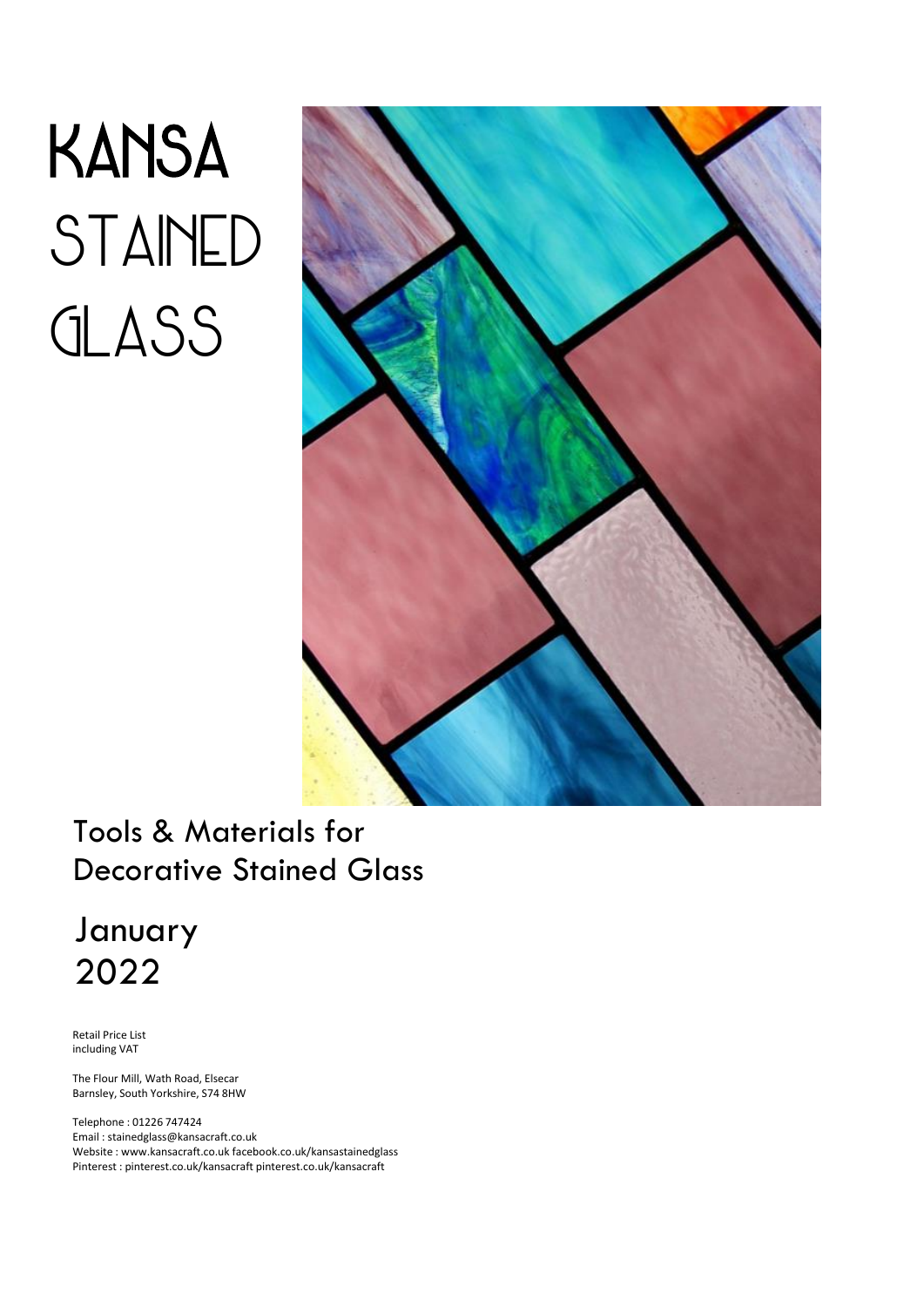#### **Kansa Tools & Materials for Decorative Stained Glass Price List Jan-22**

## **How To Order** Telephone: You can telephone your order on 01226 747424 We will make every effort to ensure that telephone orders are despatched correctly. However, we will only take responsibility when the order is confirmed by email before despatch. Email: You can email your order to stainedglass@kansacraft.co.uk Online: Internet shopping facility available at www.kansacraft.co.uk Collection: We are open Monday to Friday 9.00am to 5.00pm (except Bank Holidays) The first Saturday of every month - 10.00am to 2.00pm (except the first Saturday in May which will change to the second Saturday due to the May Day Bank Holiday) Please note we are closed ALL Saturdays throughout August Payment: We accept cash and the following credit cards - Visa, Visa Delta, Mastercard, Maestro, Solo and Electron We no longer accept cheques Returns: Goods can only be returned for credit within 2 weeks of purchase and with prior arrangement with our sales staff. A valid receipt must be provided and all returned items are subject to a 20% restocking fee. The cost of return must be borne by the customer and damage during transit is at the customer's own risk.

#### **Delivery**

We aim to send out all orders on the day we receive them if the order is placed before 2pm. Small items that fit in a Jiffy Bag are sent by post, expect 3 to 5 day delivery. Larger items to fit in a cardboard carton are sent for next day delivery by carrier. Make sure you are in to sign for your goods or inform us when ordering of a safe place where they can be left. Full and half sheets of glass are despatched in crates on a pallet or can be cut down to send in a normal box.

#### **Carriage Charges**

There have been huge changes in the way carriage is charged to us and this is reflected in our new charging system

| Free carriage applies on order values over £500 including VAT, excpet crated glass   |           |
|--------------------------------------------------------------------------------------|-----------|
| Small items that fit in a Jiffy Bag                                                  | £5.40     |
| Larger items, handicrafts and quarter sheets of glass that fit in a cardboard carton | £12.00    |
| Full and half size sheets of glass crated on a pallet (depending on location)        | £65 - £78 |

\* The exceptions are the Scottish Highlands, all UK islands and Northern Ireland. There will be a surcharge for deliveries to these destinations.

Damage to Goods in Transit

Please inspect the goods on delivery. If there are any damages, sign the carriers note accordingly and notify us the same day. Claims must be made within 3 days of delivery.

#### **Prices**

Due to recent enormous increases in shipping charges, prices may change more often than normal. Please check website prices.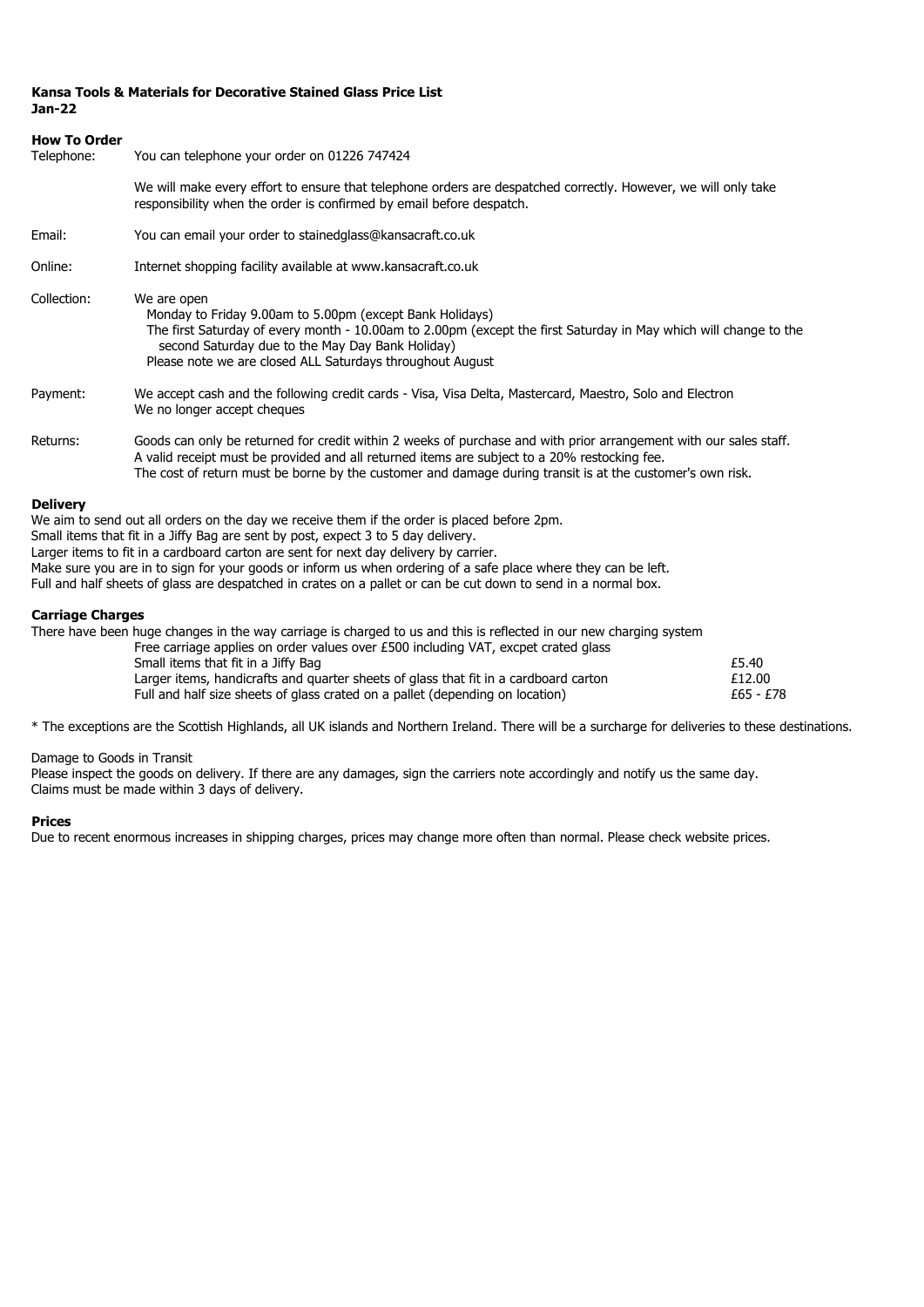#### **KANSA LTD PRICE LIST Jan-22**

## **Page 3 Wissmach Aqualite**

| <b>Product Code</b> | <b>Description</b>   | <b>Sheet Size</b>     | <b>Price including VAT</b> |
|---------------------|----------------------|-----------------------|----------------------------|
| AQ100SDY            | Clear Aqualite Seedy | Full                  | £75.00                     |
| AQ100SDY            | Clear Aqualite Seedy | Half                  | £37.50                     |
| AQ100SDYQ           | Clear Aqualite Seedy | Quarter               | £20.63                     |
| AQ100SDYH           | Clear Aqualite Seedy | Handicraft            | £8.75                      |
| AQ100               | Clear                | Full                  | £75.00                     |
| AQ100               | Clear                | Double                | £150.00                    |
| AQ100               | Clear                | Half                  | £37.50                     |
| AQ100Q              | Clear                | Quarter               | £20.63                     |
| AQ100H              | Clear                | Handicraft            | £8.75                      |
| AQ110               | Very Pale Amber      | Full                  | £75.00                     |
| AQ110               | Very Pale Amber      | Half                  | £37.50                     |
| AQ110Q              | Very Pale Amber      | Quarter               | £20.63                     |
| AQ110H              | Very Pale Amber      | Handicraft            | £8.75                      |
| AQ1102              | Pale Amber           | Full                  | £75.00                     |
| AQ1102              | Pale Amber           | Half                  | £37.50                     |
|                     |                      |                       | £20.63                     |
| AQ1102Q             | Pale Amber           | Quarter<br>Handicraft | £8.75                      |
| AQ1102H             | Pale Amber           |                       |                            |
| AQ1108              | Mid Amber            | Full                  | £75.00                     |
| AQ1108              | Mid Amber            | Half                  | £37.50                     |
| AQ1108Q             | Mid Amber            | Quarter               | £20.63                     |
| AQ1108H             | Mid Amber            | Handicraft            | £8.75                      |
| AQ121               | Pale Green           | Full                  | £75.00                     |
| AQ121               | Pale Green           | Half                  | £37.50                     |
| AQ121Q              | Pale Green           | Quarter               | £20.63                     |
| AQ121H              | Pale Green           | Handicraft            | £8.75                      |
| AQ125               | <b>Emerald Green</b> | Full                  | £75.00                     |
| AQ125               | <b>Emerald Green</b> | Half                  | £37.50                     |
| AQ125Q              | <b>Emerald Green</b> | Quarter               | £20.63                     |
| AQ125H              | <b>Emerald Green</b> | Handicraft            | £8.75                      |
| AQ526               | Lime Green           | Full                  | £75.00                     |
| AQ526               | Lime Green           | Half                  | £37.50                     |
| AQ526Q              | Lime Green           | Quarter               | £20.63                     |
| AQ526H              | Lime Green           | Handicraft            | £8.75                      |
| AQ523               | Medium Turquoise     | Full                  | £75.00                     |
| AQ523               | Medium Turquoise     | Half                  | £37.50                     |
| AQ523Q              | Medium Turquoise     | Quarter               | £20.63                     |
| AQ523H              | Medium Turquoise     | Handicraft            | £8.75                      |
| AQ5232              | Pale Turquoise       | Full                  | £75.00                     |
| AQ5232              | Pale Turquoise       | Half                  | £37.50                     |
| AQ5232Q             | Pale Turquoise       | Quarter               | £20.63                     |
| AQ5232H             | Pale Turquoise       | Handicraft            | £8.75                      |
| AQ130               | Very Pale Blue       | Full                  | £75.00                     |
| AQ130               | Very Pale Blue       | Half                  | £37.50                     |
| AQ130Q              | Very Pale Blue       | Quarter               | £20.63                     |
| AQ130H              | Very Pale Blue       | Handicraft            | £8.75                      |
| AQ132               | Pale Blue            | Full                  | £75.00                     |
| AQ132               | Pale Blue            | Half                  | £37.50                     |
| AQ132Q              | Pale Blue            | <b>Quarter</b>        | £20.63                     |
| AQ132H              | Pale Blue            | Handicraft            | £8.75                      |
| AQ140               | Pale Rose            | Full                  | £75.00                     |
| AQ140               | Pale Rose            | Half                  | £37.50                     |
|                     | Pale Rose            |                       | £20.63                     |
| AQ140Q              |                      | Quarter               |                            |
| AQ140H              | Pale Rose            | Handicraft            | £8.75                      |
| AQ142               | Medium Purple        | Full                  | £75.00                     |
| AQ142               | Medium Purple        | Half                  | £37.50                     |
| AQ142Q              | Medium Purple        | Quarter               | £20.63                     |
| AQ142H              | Medium Purple        | Handicraft            | £8.75                      |
| AQ5437              | Violet               | Full                  | £75.00                     |
| AQ5437              | Violet               | Half                  | £37.50                     |
| AQ5437Q             | Violet               | Quarter               | £20.63                     |
| AQ5437H             | Violet               | Handicraft            | £8.75                      |
| AQ591               | Light Peach / Bronze | Full                  | £90.00                     |
| AQ591               | Light Peach / Bronze | Half                  | £45.00                     |
| AQ591Q              | Light Peach / Bronze | Quarter               | £24.75                     |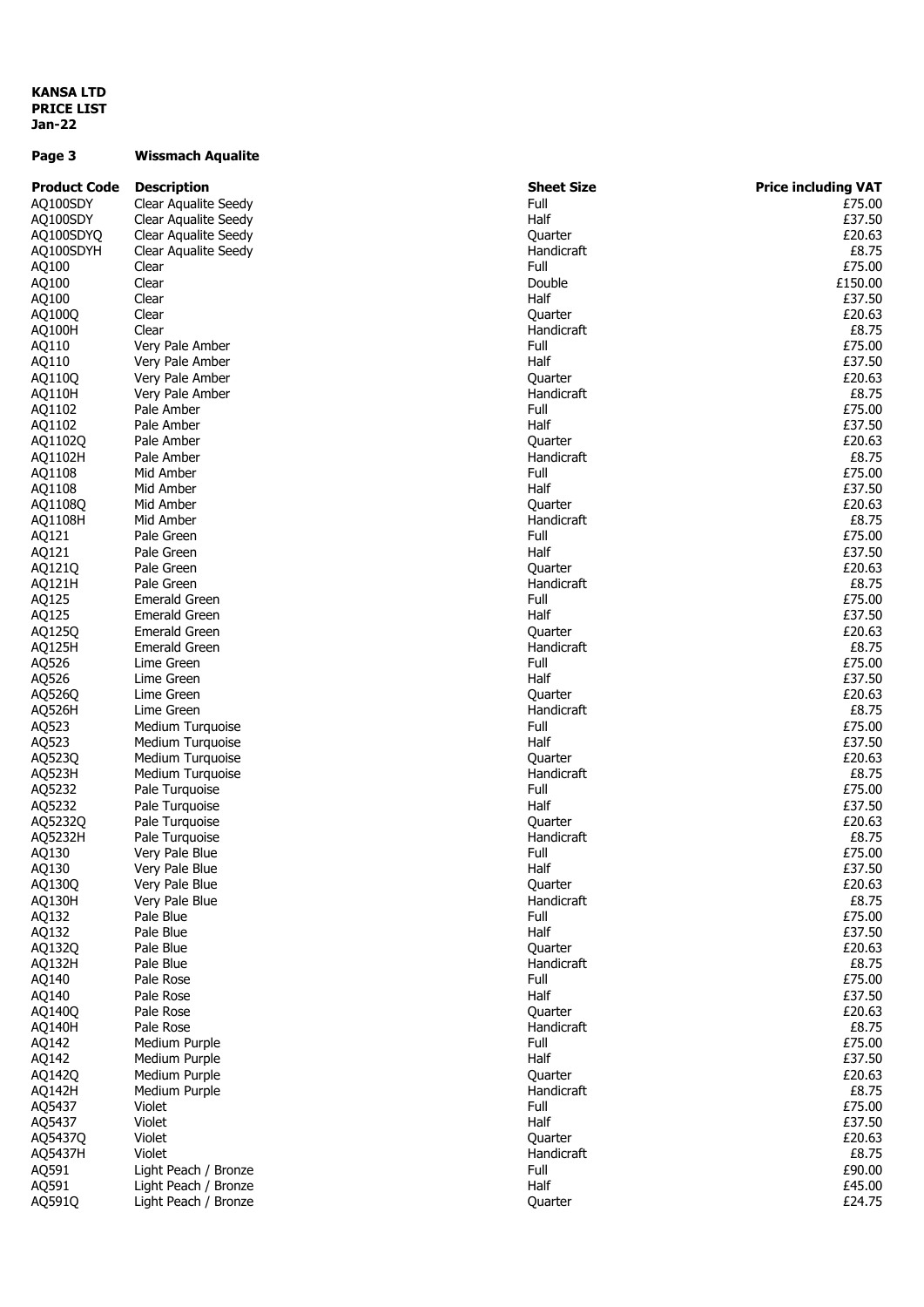| <b>Product Code</b> | <b>Description</b>             | <b>Sheet Size</b> | <b>Price including VAT</b> |
|---------------------|--------------------------------|-------------------|----------------------------|
| AQ591H              | Light Peach / Bronze           | Handicraft        | £10.50                     |
| AQ598               | Medium Peach / Bronze          | Full              | £90.00                     |
| AQ598               | Medium Peach / Bronze          | Half              | £45.00                     |
| AQ598Q              | Medium Peach / Bronze          | Quarter           | £24.75                     |
| AQ598H              | Medium Peach / Bronze          | Handicraft        | £10.50                     |
| AQ191               | Champagne Pink                 | Full              | £90.00                     |
| AQ191               | Champagne Pink                 | Half              | £45.00                     |
| AQ191Q              | Champagne Pink                 | Quarter           | £24.75                     |
| AQ191H              | Champagne Pink                 | Handicraft        | £10.50                     |
| AQ171               | Red / Orange                   | Full              | £153.00                    |
| AQ171               | Red / Orange                   | Half              | £76.50                     |
| AQ171Q              | Red / Orange                   | Quarter           | £42.08                     |
| AQ171H              | Red / Orange                   | Handicraft        | £17.85                     |
| <b>SAMPAQ</b>       | Wissmach Aqualite Sample Set   | Each              | £15.00                     |
| Page 4              | <b>Wissmach English Muffle</b> |                   |                            |
| <b>Product Code</b> | <b>Description</b>             | <b>Sheet Size</b> | <b>Price including VAT</b> |
| E4901B              | Clear                          | Full              | £75.00                     |
| E4901B              | Clear                          | Half              | £37.50                     |
| E4901BQ             | Clear                          | Quarter           | £20.63                     |
| E4901BH             | Clear                          | Handicraft        | £8.75                      |
| E4902B              | Dusky Rose                     | Full              | £90.00                     |
| E4902B              | Dusky Rose                     | Half              | £45.00                     |
| E4902BQ             | Dusky Rose                     | Ouarter           | £24.75                     |
| E4902BH             | Dusky Rose                     | Handicraft        | £10.50                     |
| E4903B              | Cornwall Green                 | Full              | £75.00                     |
| E4903B              | Cornwall Green                 | Half              | £37.50                     |
| E4903BQ             | Cornwall Green                 | Quarter           | £20.63                     |
| E4903BH             | Cornwall Green                 | Handicraft        | £8.75                      |
| E4904B              | <b>Windsor Blue</b>            | Full              | £75.00                     |
| E4904B              | <b>Windsor Blue</b>            | Half              | £37.50                     |
| E4904BQ             | <b>Windsor Blue</b>            | Quarter           | £20.63                     |
| E4904BH             | <b>Windsor Blue</b>            | Handicraft        | £8.75                      |
| E4905B              | Scottish Heather               | Full              | £75.00                     |
| E4905B              | Scottish Heather               | Half              | £37.50                     |
| E4905BQ             | Scottish Heather               | Quarter           | £20.63                     |
| E4905BH             | Scottish Heather               | Handicraft        | £8.75                      |
| E4906B              | Flaxen Tint                    | Full              | £75.00                     |
| E4906B              | Flaxen Tint                    | Half              | £37.50                     |
| E4906BO             | Flaxen Tint                    | Quarter           | £20.63                     |
| E4906BH             | Flaxen Tint                    | Handicraft        | £8.75                      |
| E4907B              | Sage Green                     | Full              | £75.00                     |
| E4907B              | Sage Green                     | Half              | £37.50                     |
| E4907BQ             | Sage Green                     | Quarter           | £20.63                     |
| E4907BH             | Sage Green                     | Handicraft        | £8.75                      |
| E4908B              | Aqua Mist                      | Full              | £75.00                     |
| E4908B              | Aqua Mist                      | Half              | £37.50                     |
| E4908BQ             | Aqua Mist                      | Quarter           | £20.63                     |
| E4908BH             | Aqua Mist                      | Handicraft        | £8.75                      |
| E4909B              | Princess Blue                  | Full              | £75.00                     |
| E4909B              | Princess Blue                  | Half              | £37.50                     |
| E4909BQ             | Princess Blue                  | Quarter           | £20.63                     |
| E4909BH             | Princess Blue                  | Handicraft        | £8.75                      |
| E4910B              | Apricot Beige                  | Full              | £90.00                     |
| E4910B              | Apricot Beige                  | Half              | £45.00                     |
| E4910BQ             | Apricot Beige                  | Quarter           | £24.75                     |
| E4910BH             | Apricot Beige                  | Handicraft        | £10.50                     |
| E4911B              | London Fog                     | Full              | £90.00                     |
| E4911B              | London Fog                     | Half              | £45.00                     |
| E4911BQ             | London Fog                     | Quarter           | £24.75                     |
| E4911BH             | London Fog                     | Handicraft        | £10.50                     |
| E4913B              | Cranberry Pink                 | All               | Discontinued               |
| E4914B              | Sussex Green                   | Full              | £75.00                     |
| E4914B              | Sussex Green                   | Half              | £37.50                     |
| E4914BQ             | Sussex Green                   | Quarter           | £20.63                     |
| E4914BH             | <b>Sussex Green</b>            | Handicraft        | £8.75                      |
| E4915B              | Salem Green                    | Full              | £75.00                     |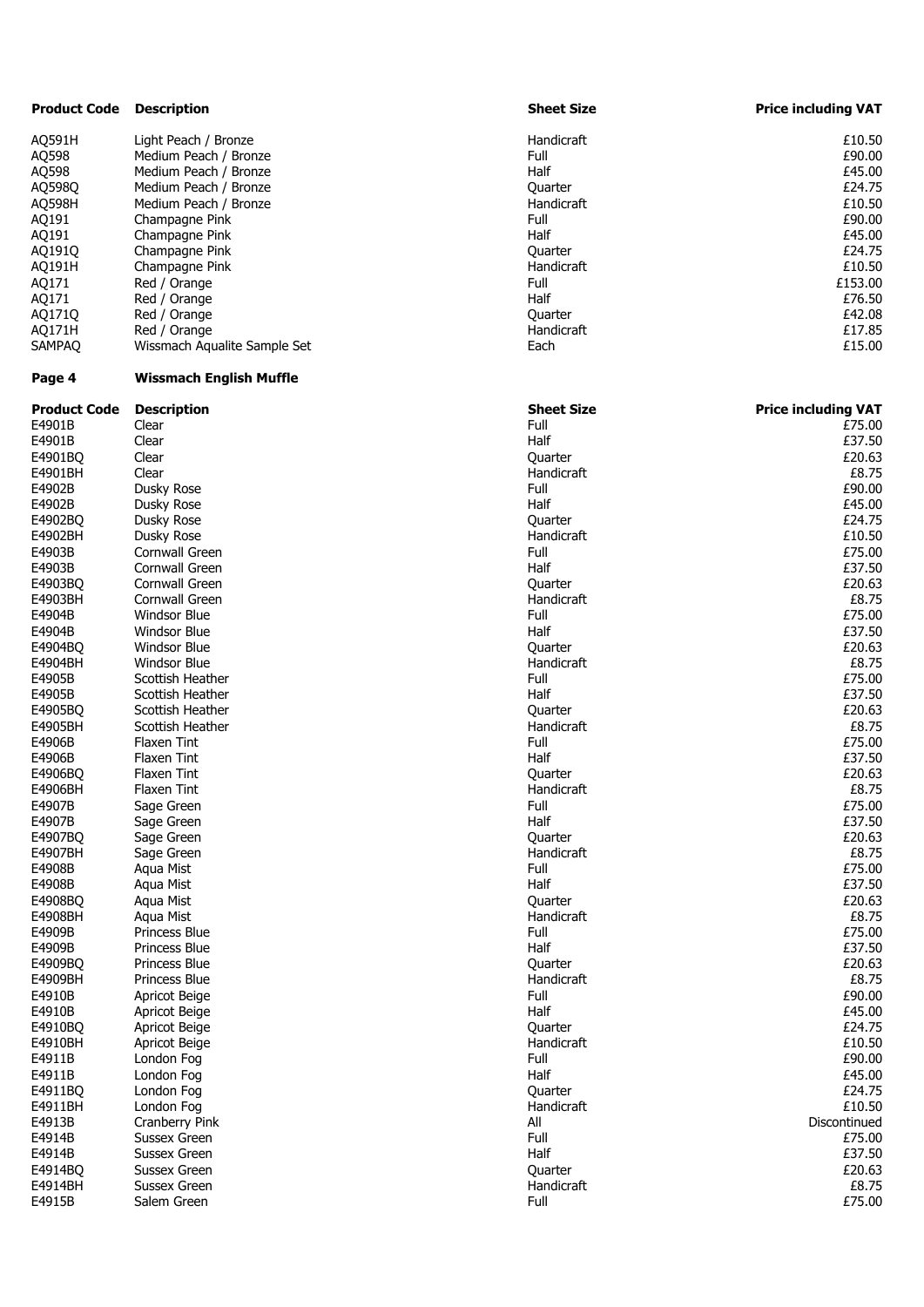| <b>Product Code</b> | <b>Description</b>                 | <b>Sheet Size</b>     | <b>Price including VAT</b> |
|---------------------|------------------------------------|-----------------------|----------------------------|
| E4915B              | Salem Green                        | Half                  | £37.50                     |
| E4915BQ             | Salem Green                        | Quarter               | £20.63                     |
| E4915BH             | Salem Green                        | Handicraft            | £8.75                      |
| E4916B              | Noble Brass                        | Full                  | £75.00                     |
| E4916B              | Noble Brass                        | Half                  | £37.50                     |
| E4916BQ             | Noble Brass                        | Quarter               | £20.63                     |
| E4916BH             | Noble Brass                        | Handicraft            | £8.75                      |
| E4917B              | Regency Gold                       | Full                  | £75.00                     |
| E4917B              | Regency Gold                       | Half                  | £37.50                     |
| E4917BQ             | Regency Gold                       | Quarter               | £20.63                     |
| E4917BH             | <b>Regency Gold</b>                | Handicraft            | £8.75                      |
| E4918B              | Victorian Violet                   | Full                  | £75.00                     |
| E4918B              | Victorian Violet                   | Half                  | £37.50                     |
| E4918BQ             | Victorian Violet                   | Quarter               | £20.63                     |
| E4918BH             | Victorian Violet                   | Handicraft            | £8.75                      |
| E4919B              | Clover Blossom                     | Full                  | £75.00                     |
| E4919B              | Clover Blossom                     | Half                  | £37.50                     |
| E4919BQ             | Clover Blossom                     | Quarter               | £20.63                     |
| E4919BH             | Clover Blossom                     | Handicraft            | £8.75                      |
| E4920B              | Champagne                          | Full                  | £90.00                     |
| E4920B              | Champagne                          | Half                  | £45.00                     |
| E4920BQ             | Champagne                          | Quarter               | £24.75                     |
| E4920BH             | Champagne                          | Handicraft            | £10.50                     |
| E4921B              | Rose Red                           | Full                  | £115.00                    |
| E4921B              | Rose Red                           | Half                  | £57.50                     |
| E4921BQ             | Rose Red                           | Quarter               | £31.62                     |
| E4921BH             | Rose Red                           | Handicraft            | £13.42                     |
| E4922B              | Midnight Blue                      | Full                  | £78.00                     |
| E4922B              | Midnight Blue                      | Half                  | £39.00                     |
| E4922BQ             | Midnight Blue                      | Quarter               | £21.45                     |
| E4922BH             | Midnight Blue                      | Handicraft            | £9.10                      |
| SAMPEM              | Wissmach English Muffle Sample Set | Each                  | £15.00                     |
| Page 5              | <b>Wissmach Corella Classic</b>    |                       |                            |
|                     |                                    |                       |                            |
|                     |                                    |                       |                            |
| Product Code        | <b>Description</b>                 | <b>Sheet Size</b>     | <b>Price including VAT</b> |
| CX100B              | Clear                              | Full                  | £78.00                     |
| <b>CX100B</b>       | Clear                              | Half                  | £39.00                     |
| CX100BQ             | Clear                              | Quarter               | £21.45                     |
| CX100BH             | Clear                              | Handicraft            | £9.10                      |
| CX410B              | Clear / Amber Streaky              | Full                  | £78.00                     |
| CX410B              | Clear / Amber Streaky              | Half                  | £39.00                     |
| CX410BQ             | Clear / Amber Streaky              | Quarter               | £21.45                     |
| CX410BH             | Clear / Amber Streaky              | Handicraft            | £9.10                      |
| CX110B              | Very Pale Amber                    | Full                  | £78.00                     |
| CX110B              | Very Pale Amber                    | Half                  | £39.00                     |
| CX110BQ             | Very Pale Amber                    | Quarter               | £21.45                     |
| CX110BH             | Very Pale Amber                    | Handicraft            | £9.10                      |
| CX111B              | Pale Gold                          | Full                  | £78.00                     |
| CX111B              | Pale Gold                          | Half                  | £39.00                     |
| CX111BO             | Pale Gold                          | Quarter               | £21.45                     |
| CX111BH             | Pale Gold                          | Handicraft            | £9.10                      |
| CX112B              | Dark Amber                         | Full                  | £78.00                     |
| CX112B              | Dark Amber                         | Half                  | £39.00                     |
| CX112BQ             | Dark Amber                         | Quarter               | £21.45                     |
| CX112BH             | Dark Amber                         | Handicraft            | £9.10                      |
| CX115B              | Very Dark Amber                    | Full                  | Discontinued               |
| CX115B              | Very Dark Amber                    | Half                  | Discontinued               |
| CX115BQ             | Very Dark Amber                    | Quarter               | Discontinued               |
| CX115BH             | Very Dark Amber                    | Handicraft            | Discontinued               |
| CX519B              | Apricot                            | Full                  | £90.00                     |
| CX519B              | Apricot                            | Half                  | £45.00                     |
| CX519BQ             | Apricot                            | Quarter               | £24.75                     |
| CX519BH             | Apricot                            | Handicraft            | £10.50                     |
| CX120B              | Very Pale Green                    | Full                  | £78.00                     |
| CX120B              | Very Pale Green                    | Half                  | £39.00                     |
| CX120BQ<br>CX120BH  | Very Pale Green<br>Very Pale Green | Quarter<br>Handicraft | £21.45<br>£9.10            |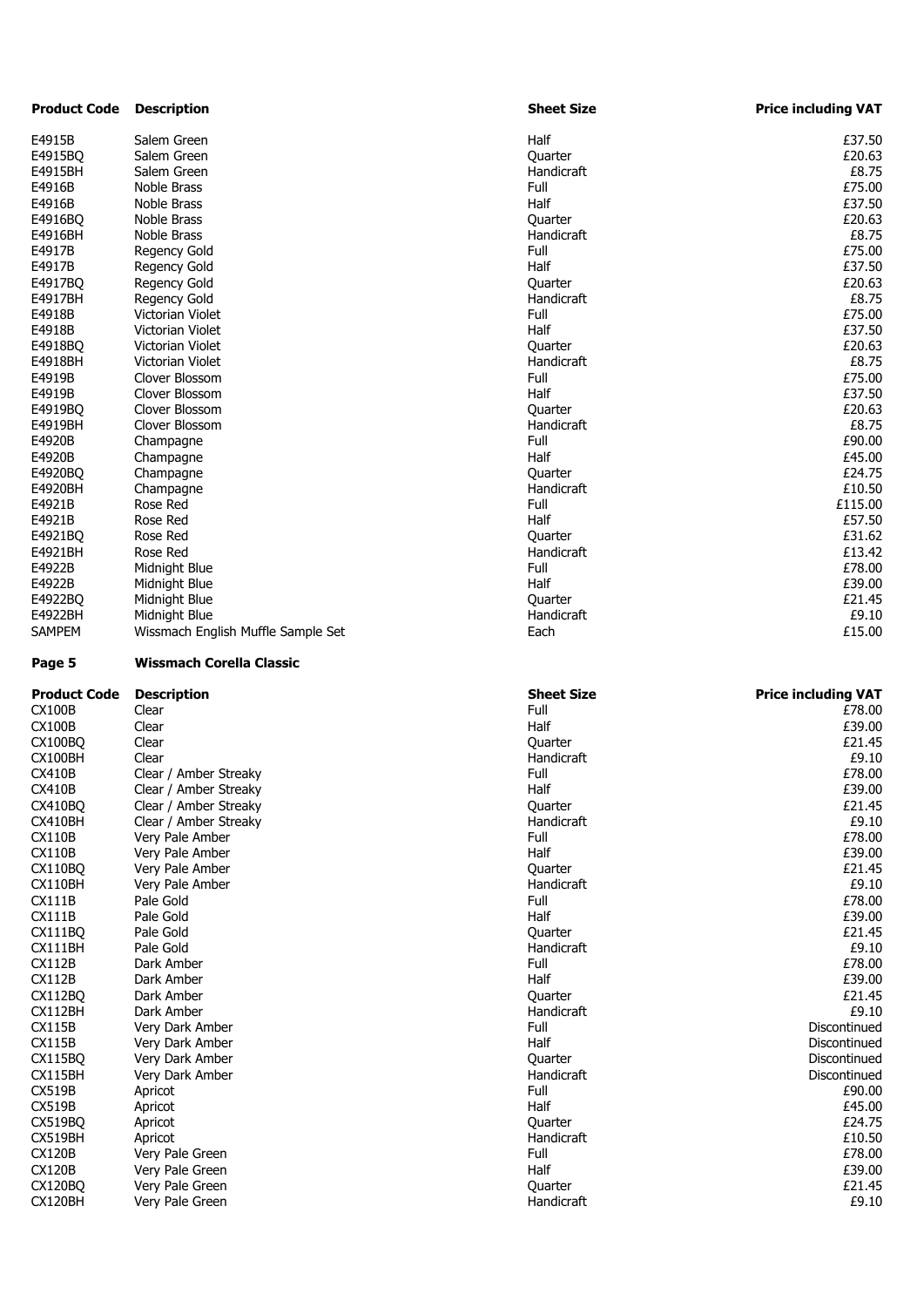| <b>Product Code</b> | <b>Description</b>   | <b>Sheet Size</b> | <b>Price including VAT</b> |
|---------------------|----------------------|-------------------|----------------------------|
| CX121B              | Pale Green           | Full              | £78.00                     |
| CX121B              | Pale Green           | Half              | £39.00                     |
| CX121BQ             | Pale Green           | Quarter           | £21.45                     |
| CX121BH             | Pale Green           | Handicraft        | £9.10                      |
| CX123B              | Sage Green           | Full              | £78.00                     |
| CX123B              | Sage Green           | Half              | £39.00                     |
| CX123BQ             | Sage Green           | Quarter           | £21.45                     |
| CX123BH             | Sage Green           | Handicraft        | £9.10                      |
| CX124B              | Mid Green            | Full              | £78.00                     |
| CX124B              | Mid Green            | Half              | £39.00                     |
| CX124BQ             | Mid Green            | Quarter           | £21.45                     |
| HCX124B             | Mid Green            | Handicraft        | £9.10                      |
| CX125B              | <b>Emerald Green</b> | Full              | £78.00                     |
| CX125B              | <b>Emerald Green</b> | Half              | £39.00                     |
| CX125BQ             | <b>Emerald Green</b> | Quarter           | £21.45                     |
| CX125BH             | <b>Emerald Green</b> | Handicraft        | £9.10                      |
| CX523B              | <b>Teal Green</b>    | Full              | £78.00                     |
|                     |                      |                   |                            |
| CX523B              | <b>Teal Green</b>    | Half              | £39.00                     |
| CX523BQ             | <b>Teal Green</b>    | Quarter           | £21.45                     |
| CX523BH             | <b>Teal Green</b>    | Handicraft        | £9.10                      |
| CX526B              | Green Yellow         | Full              | £78.00                     |
| CX526B              | <b>Green Yellow</b>  | Half              | £39.00                     |
| CX526BO             | <b>Green Yellow</b>  | Quarter           | £21.45                     |
| CX526BH             | <b>Green Yellow</b>  | Handicraft        | £9.10                      |
| CX130B              | Very Pale Blue       | Full              | £78.00                     |
| <b>CX130B</b>       | Very Pale Blue       | Half              | £39.00                     |
| CX130BQ             | Very Pale Blue       | Quarter           | £21.45                     |
| CX130BH             | Very Pale Blue       | Handicraft        | £9.10                      |
| CX132B              | Pale Blue            | Full              | £78.00                     |
| CX132B              | Pale Blue            | Half              | £39.00                     |
| CX132BQ             | Pale Blue            | Quarter           | £21.45                     |
| CX132BH             | Pale Blue            | Handicraft        | £9.10                      |
| CX133B              | Mid Blue             | Full              | £78.00                     |
| CX133B              | Mid Blue             | Half              | £39.00                     |
| CX133BQ             | Mid Blue             | Quarter           | £21.45                     |
| CX133BH             | Mid Blue             | Handicraft        | £9.10                      |
| CX139B              | Very Dark Blue       | Full              | £78.00                     |
| CX139B              | Very Dark Blue       | Half              | £39.00                     |
| CX139BQ             | Very Dark Blue       | Quarter           | £21.45                     |
| CX139BH             |                      | Handicraft        | £9.10                      |
|                     | Very Dark Blue       |                   |                            |
| CX532B              | Sky Blue             | Full              | £78.00                     |
| CX532B              | Sky Blue             | Half              | £39.00                     |
| CX532BQ             | Sky Blue             | Quarter           | £21.45                     |
| CX532BH             | Sky Blue             | Handicraft        | £9.10                      |
| CX533B              | <b>Bright Blue</b>   | Full              | £78.00                     |
| CX533B              | <b>Bright Blue</b>   | Half              | £39.00                     |
| CX533BQ             | <b>Bright Blue</b>   | Quarter           | £21.45                     |
| CX533BH             | <b>Bright Blue</b>   | Handicraft        | £9.10                      |
| CX140B              | Pale Rose            | Full              | £78.00                     |
| <b>CX140B</b>       | Pale Rose            | Half              | £39.00                     |
| CX140BQ             | Pale Rose            | Quarter           | £21.45                     |
| CX140BH             | Pale Rose            | Handicraft        | £9.10                      |
| CX141B              | Rose                 | Full              | £78.00                     |
| CX141B              | Rose                 | Half              | £39.00                     |
| CX141BQ             | Rose                 | Quarter           | £21.45                     |
| CX141BH             | Rose                 | Handicraft        | £9.10                      |
| CX142B              | Purple               | Full              | £78.00                     |
| CX142B              | Purple               | Half              | £39.00                     |
| CX142BQ             | Purple               | Quarter           | £21.45                     |
| CX142BH             | Purple               | Handicraft        | £9.10                      |
| CX5437B             | Dark Violet          | Full              | £78.00                     |
| CX5437B             | Dark Violet          | Half              | £39.00                     |
| CX5437BO            | Dark Violet          |                   | £21.45                     |
|                     |                      | Quarter           |                            |
| CX5437BH            | Dark Violet          | Handicraft        | £9.10                      |
| CX161B              | Yellow               | Full              | £153.00                    |
| CX161B              | Yellow               | Half              | £76.50                     |
| CX161BQ             | Yellow               | Quarter           | £42.08                     |
| CX161BH             | Yellow               | Handicraft        | £17.85                     |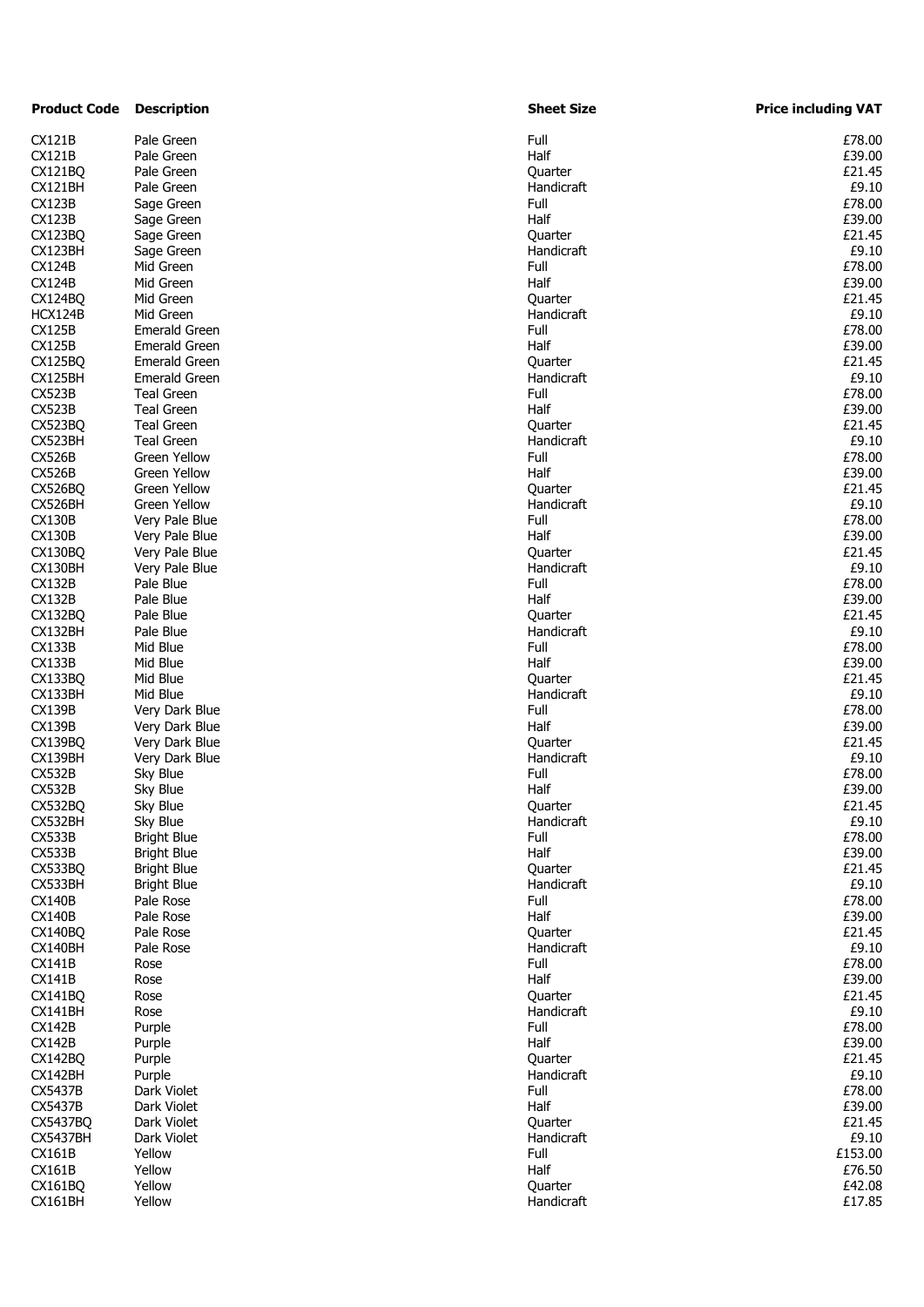| <b>Product Code</b> | <b>Description</b>                  | <b>Sheet Size</b>  | <b>Price including VAT</b> |
|---------------------|-------------------------------------|--------------------|----------------------------|
| CX171B              | Orange                              | Full               | £153.00                    |
| CX171B              | Orange                              | Half               | £76.50                     |
| CX171BQ             | Orange                              | Quarter            | £42.08                     |
| CX171BH             | Orange                              | <b>Handicraft</b>  | £17.85                     |
| CX152B              | Red                                 | Full               | £153.00                    |
| <b>CX152B</b>       | Red                                 | Half               | £76.50                     |
| CX152BQ             | Red                                 | Quarter            | £42.08                     |
| CX152BH             | Red                                 | Handicraft         | £17.85                     |
| CX191B              | Champagne                           | Full               | £90.00                     |
| CX191B              | Champagne                           | Half               | £45.00                     |
| CX191BQ             | Champagne                           | Quarter            | £24.75                     |
| CX191BH             | Champagne                           | Handicraft         | £10.50                     |
| <b>SAMPCC</b>       | Wissmach Corella Classic Sample Set | Each               | £15.00                     |
| Page 6              | <b>Wissmach Various</b>             |                    |                            |
| <b>Product Code</b> | <b>Description</b>                  | <b>Sheet Size</b>  | <b>Price including VAT</b> |
| W100RB              | Clear Restoration                   | Full               | £78.00                     |
| W100RB              | <b>Clear Restoration</b>            | Half               | £39.00                     |
| W100RBO             | <b>Clear Restoration</b>            | Quarter            | £21.45                     |
| W100RBH             | <b>Clear Restoration</b>            | Handicraft         | £9.10                      |
| W100SDYB            | Clear Seedy                         | Full               | £78.00                     |
| W100SDYB            | Clear Seedy                         | Double             | £156.00                    |
| W100SDYB            | Clear Seedy                         | Half               | £39.00                     |
| W100SDYBQ           | Clear Seedy                         | Quarter            | £21.45                     |
| W100SDYBH           | Clear Seedy                         | Handicraft         | £9.10                      |
| WD100B              | Clear Dewdrop                       | Full               | £78.00                     |
| WD100B              | Clear Dewdrop                       | Half               | £39.00                     |
| WD100BQ             | Clear Dewdrop                       | Quarter            | £21.45                     |
| WD100BH             | Clear Dewdrop                       | Handicraft         | £9.10                      |
| WF100B              | Clear Florentine (Muranese)         | Full               | £78.00                     |
| WF100B              | Clear Florentine (Muranese)         | Half               | £39.00                     |
| WF100BO             | Clear Florentine (Muranese)         | Quarter            | £21.45                     |
| WF100BH             | Clear Florentine (Muranese)         | Handicraft         | £9.10                      |
| W410B               | Amber/Clear Streaky                 | Full               | £75.00                     |
| W410B               | Amber/Clear Streaky                 | Half               | £37.50                     |
| W410BQ              | Amber/Clear Streaky                 | Quarter            | £20.63                     |
| W410BH              | Amber/Clear Streaky                 | Handicraft         | £8.75                      |
| W411B               | Dark/Light Amber Streaky            | Full               | £78.00                     |
| W411B               | Dark/Light Amber Streaky            | Half               | £39.00                     |
| W411BQ              | Dark/Light Amber Streaky            | Quarter            | £21.45                     |
| W411BH              | Dark/Light Amber Streaky            | <b>Handicraft</b>  | £9.10                      |
| W4120B              | Green/Brown/Clear Streaky           | Full               | £78.00                     |
| W4120B              | Green/Brown/Clear Streaky           | Half               | £39.00                     |
| W4120BQ             | Green/Brown/Clear Streaky           | Quarter            | £21.45                     |
| W4120BH             | Green/Brown/Clear Streaky           | Handicraft         | £9.10                      |
| W420B               | Green/Clear Streaky                 | Full               | £78.00                     |
| <b>W420B</b>        | Green/Clear Streaky                 | Half               | £39.00                     |
| W420BQ              | Green/Clear Streaky                 | Quarter            | £21.45                     |
| W420BH              | Green/Clear Streaky                 | Handicraft         | £9.10                      |
| W430B               |                                     |                    | £78.00                     |
|                     | <b>Blue/Clear Streaky</b>           | Full               |                            |
| W430B               | <b>Blue/Clear Streaky</b>           | Half               | £39.00                     |
| W430BO              | <b>Blue/Clear Streaky</b>           | Quarter            | £21.45                     |
| W430BH              | <b>Blue/Clear Streaky</b>           | Handicraft<br>Full | £9.10<br>£78.00            |
| W4320B              | Blue/Green/Clear Streaky            |                    |                            |
| W4320B              | Blue/Green/Clear Streaky            | Half               | £39.00                     |
| W4320BQ             | Blue/Green/Clear Streaky            | Quarter            | £21.45                     |
| W4320BH             | Blue/Green/Clear Streaky            | Handicraft         | £9.10                      |
| W4430B              | Purple/Blue/Clear Streaky           | Full               | £78.00                     |
| W4430B              | Purple/Blue/Clear Streaky           | Half               | £39.00                     |
| W4430BQ             | Purple/Blue/Clear Streaky           | Quarter            | £21.45                     |
| W4430BH             | Purple/Blue/Clear Streaky           | Handicraft         | £9.10                      |
| W450B               | Red/Clear Streaky                   | Full               | £90.00                     |
| W450B               | Red/Clear Streaky                   | Half               | £45.00                     |
| W450BQ              | Red/Clear Streaky                   | Quarter            | £24.74                     |
| W450BH              | Red/Clear Streaky                   | Handicraft         | £10.50                     |
| W200B               | Dense White Opal                    | Full               | £78.00                     |
| W200B               | Dense White Opal                    | Half               | £39.00                     |
|                     |                                     |                    |                            |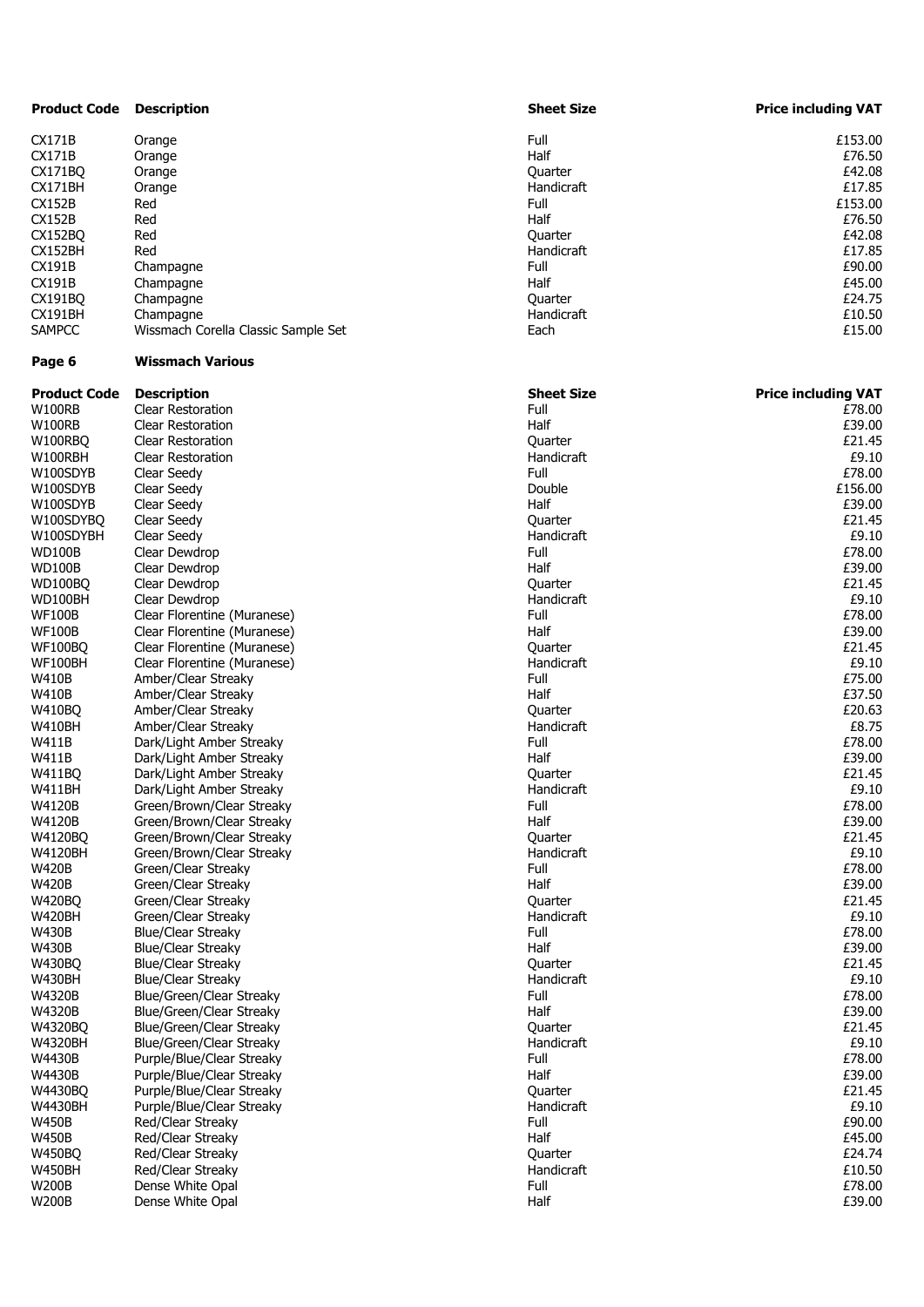| <b>Product Code</b>                                                                                                     | <b>Description</b>                 | <b>Sheet Size</b>     | <b>Price including VAT</b> |
|-------------------------------------------------------------------------------------------------------------------------|------------------------------------|-----------------------|----------------------------|
| <b>W200BQ</b>                                                                                                           | Dense White Opal                   | Quarter               | £21.45                     |
| <b>W200BH</b>                                                                                                           | Dense White Opal                   | Handicraft            | £9.10                      |
| W2003B                                                                                                                  | Dense White Opal 5mm               | Full                  | £132.00                    |
| W2003B                                                                                                                  | Dense White Opal 5mm               | Half                  | £66.00                     |
| W2003BQ                                                                                                                 | Dense White Opal 5mm               | Quarter               | £36.30                     |
| W2003BH                                                                                                                 | Dense White Opal 5mm               | Handicraft            | £15.40                     |
| W2001B                                                                                                                  | Onyx White                         | Full                  | £78.00                     |
| W2001B                                                                                                                  | Onyx White                         | Half                  | £39.00                     |
| W2001BQ                                                                                                                 | Onyx White                         | Quarter               | £21.45                     |
| W2001BH                                                                                                                 | Onyx White                         | Handicraft            | £9.10                      |
| W309B                                                                                                                   | White on Clear Wispy               | Full                  | £78.00                     |
| W309B                                                                                                                   | White on Clear Wispy               | Half                  | £39.00                     |
| <b>W309BQ</b>                                                                                                           | White on Clear Wispy               | Quarter               | £21.45                     |
| W309BQ                                                                                                                  | White on Clear Wispy               | Handicraft            | £9.10                      |
| W31902B                                                                                                                 | Pale Amber White Wispy             | Full                  | 79.08                      |
| W31902B                                                                                                                 | Pale Amber White Wispy             | Half                  | 39.54                      |
| W31902BQ                                                                                                                | Pale Amber White Wispy             | Quarter               | 21.75                      |
| W31902BH                                                                                                                | Pale Amber White Wispy             | Handicraft            | 9.23                       |
| <b>W357B</b>                                                                                                            | Copper Red Translucent             | Full                  | £153.00                    |
| <b>W357B</b>                                                                                                            | Copper Red Translucent             | Half                  | £76.50                     |
| <b>W357BQ</b>                                                                                                           | Copper Red Translucent             | Quarter               | £42.08                     |
| <b>W357BH</b>                                                                                                           | Copper Red Translucent             | Handicraft            | £17.85                     |
| <b>W607B</b>                                                                                                            | Goldfish Translucent               | Full                  | £90.00                     |
| <b>W607B</b>                                                                                                            | Goldfish Translucent               | Half                  | £45.00                     |
| <b>W607BQ</b>                                                                                                           | <b>Goldfish Translucent</b>        | Quarter               | £24.75                     |
| <b>W607BH</b>                                                                                                           | Goldfish Translucent               | Handicraft            | £10.50                     |
| <b>W832B</b>                                                                                                            | Light Turquoise Translucent        | Full                  | £78.00                     |
| <b>W832B</b>                                                                                                            | Light Turquoise Translucent        | Half                  | £39.00                     |
| <b>W832BQ</b>                                                                                                           | Light Turquoise Translucent        | Quarter               | £21.45                     |
| <b>W832BQ</b>                                                                                                           | Light Turquoise Translucent        | Handicraft            | £9.10                      |
| <b>SAMPW</b>                                                                                                            | Wissmach Various Sample Set        | Each                  | £15.00                     |
| Page 7                                                                                                                  | <b>Dynasty Cathedral Glass</b>     |                       |                            |
| Product Code                                                                                                            | <b>Description</b>                 | <b>Sheet Size</b>     | <b>Price including VAT</b> |
| D <sub>100</sub>                                                                                                        | Clear                              | Full                  | £43.20                     |
| D100                                                                                                                    | Clear                              | Half                  | £21.60                     |
| D100Q                                                                                                                   | Clear                              | Quarter               | £11.88                     |
| D100H                                                                                                                   | Clear                              | Handicraft            |                            |
| DI100G                                                                                                                  | <b>Clear Iridised Granite</b>      |                       | £5.04                      |
|                                                                                                                         |                                    | Full                  | £57.00                     |
| DI100G                                                                                                                  | Clear Iridised Granite             | Half                  | £28.50                     |
| DI100GQ                                                                                                                 | Clear Iridised Granite             | Quarter               | £15.68                     |
| DI100GH                                                                                                                 | <b>Clear Iridised Granite</b>      | Handicraft            | £6.65                      |
| D110                                                                                                                    | Very Pale Amber                    | Full                  | £43.20                     |
|                                                                                                                         | Very Pale Amber                    | Half                  | £21.60                     |
|                                                                                                                         | Very Pale Amber                    | Quarter               | £11.88                     |
|                                                                                                                         | Very Pale Amber                    | Handicraft            | £5.04                      |
| D110<br>D110Q<br>D110H<br>D1101                                                                                         | Pale Amber                         | Full                  | £43.20                     |
| D1101                                                                                                                   | Pale Amber                         | Half                  | £21.60                     |
| D1101Q                                                                                                                  | Pale Amber                         | Quarter               | £11.88                     |
|                                                                                                                         | Pale Amber                         | Handicraft            | £5.04                      |
|                                                                                                                         | Mid Amber                          | Full                  | £43.20                     |
|                                                                                                                         | Mid Amber                          | Half                  | £21.60                     |
|                                                                                                                         | Mid Amber                          | Quarter               | £11.88                     |
| D111H                                                                                                                   | Mid Amber                          | Handicraft            | £5.04                      |
|                                                                                                                         | Dark Amber                         | Full                  | £43.20                     |
|                                                                                                                         | Dark Amber                         | Half                  | £21.60                     |
|                                                                                                                         | Dark Amber                         | Quarter               | £11.88                     |
|                                                                                                                         | Dark Amber                         | Handicraft            | £5.04                      |
|                                                                                                                         | Very Pale Green                    | Full                  | £43.20                     |
|                                                                                                                         | Very Pale Green                    | Half                  | £21.60                     |
| D120Q                                                                                                                   | Very Pale Green                    | Quarter               | £11.88                     |
|                                                                                                                         | Very Pale Green                    | Handicraft            | £5.04                      |
|                                                                                                                         | Pale Leaf Green                    | Full                  | £43.20                     |
| D1204                                                                                                                   | Pale Leaf Green                    | Half                  | £21.60                     |
| D1101H<br>D111<br>D111<br>D111Q<br>D112<br>D112<br>D112Q<br>D112H<br>D120<br>D120<br>D120H<br>D1204<br>D1204Q<br>D1204H | Pale Leaf Green<br>Pale Leaf Green | Quarter<br>Handicraft | £11.88<br>£5.04            |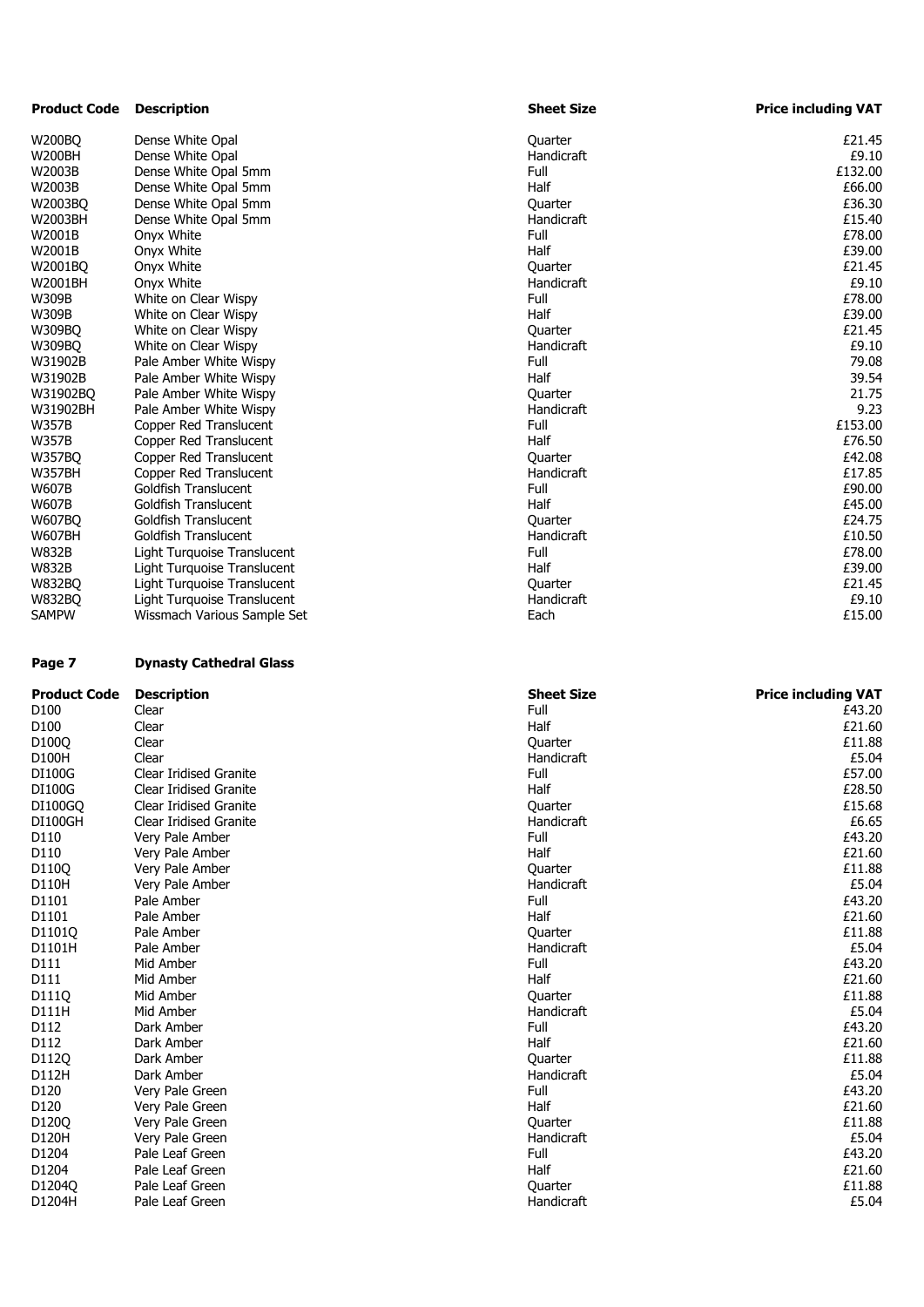| <b>Product Code</b> | <b>Description</b> |      | <b>Sheet Size</b> | <b>Price including VAT</b> |
|---------------------|--------------------|------|-------------------|----------------------------|
| D124                | Mid Green          | Full |                   | £43.20                     |
| D124                | Mid Green          | Half |                   | £21.60                     |
| D124Q               | Mid Green          |      | Quarter           | £11.88                     |
| D124H               | Mid Green          |      | Handicraft        | £5.04                      |
| D125                | Dark Green         | Full |                   | £43.20                     |
| D125                | Dark Green         | Half |                   | £21.60                     |
| D125Q               | Dark Green         |      | Quarter           | £11.88                     |
| D125H               | Dark Green         |      | Handicraft        | £5.04                      |
| D523                | Teal Green         | Full |                   | £43.20                     |
| D523                | <b>Teal Green</b>  | Half |                   | £21.60                     |
| D523Q               | <b>Teal Green</b>  |      | Quarter           | £11.88                     |
| D523H               | <b>Teal Green</b>  |      | Handicraft        | £5.04                      |
| D526                |                    | Full |                   | £43.20                     |
|                     | Lime Green         |      |                   |                            |
| D526                | Lime Green         | Half |                   | £21.60                     |
| D526Q               | Lime Green         |      | Quarter           | £11.88                     |
| D526H               | Lime Green         |      | Handicraft        | £5.04                      |
| D5283               | Light Sage Green   | Full |                   | £43.20                     |
| D5283               | Light Sage Green   | Half |                   | £21.60                     |
| D5283Q              | Light Sage Green   |      | Quarter           | £11.88                     |
| D5283H              | Light Sage Green   |      | Handicraft        | £5.04                      |
| D5286               | Dark Sage Green    | Full |                   | £43.20                     |
| D5286               | Dark Sage Green    | Half |                   | £21.60                     |
| D5286Q              | Dark Sage Green    |      | Quarter           | £11.88                     |
| D5286H              | Dark Sage Green    |      | Handicraft        | £5.04                      |
| D130                | Very Pale Blue     | Full |                   | £43.20                     |
| D130                | Very Pale Blue     | Half |                   | £21.60                     |
| D130Q               | Very Pale Blue     |      | Quarter           | £11.88                     |
| D130H               | Very Pale Blue     |      | Handicraft        | £5.04                      |
| D1301               | Pale Blue          | Full |                   | £43.20                     |
| D1301               | Pale Blue          | Half |                   | £21.60                     |
| D1301Q              | Pale Blue          |      | Quarter           | £11.88                     |
| D1301H              | Pale Blue          |      | Handicraft        | £5.04                      |
| D132                | Mid Blue           | Full |                   | £43.20                     |
| D132                | Mid Blue           | Half |                   | £21.60                     |
| D132Q               | Mid Blue           |      | Quarter           | £11.88                     |
| D132H               | Mid Blue           |      | Handicraft        | £5.04                      |
|                     | Dark Blue          |      |                   |                            |
| D139                |                    | Full |                   | £43.20                     |
| D139                | Dark Blue          | Half |                   | £21.60                     |
| D139Q               | Dark Blue          |      | <b>Quarter</b>    | £11.88                     |
| D139H               | Dark Blue          |      | Handicraft        | £5.04                      |
| D532                | Sky Blue           | Full |                   | £43.20                     |
| D532                | Sky Blue           | Half |                   | £21.60                     |
| D532Q               | Sky Blue           |      | Quarter           | £11.88                     |
| D532H               | Sky Blue           |      | Handicraft        | £5.04                      |
| D5231               | Turquoise          | Full |                   | £43.20                     |
| D5231               | Turquoise          | Half |                   | £21.60                     |
| D5231Q              | Turquoise          |      | Quarter           | £11.88                     |
| D5231H              | Turquoise          |      | Handicraft        | £5.04                      |
| D161                | Yellow             | Full |                   | £81.00                     |
| D161                | Yellow             | Half |                   | £40.50                     |
| D161Q               | Yellow             |      | Quarter           | £22.28                     |
| D161H               | Yellow             |      | Handicraft        | £9.45                      |
| D171                | Orange             | Full |                   | £81.00                     |
| D171                | Orange             | Half |                   | £40.50                     |
| D171Q               | Orange             |      | Quarter           | £22.28                     |
| D171H               | Orange             |      | Handicraft        | £9.45                      |
| D155                | Dark Red           | Full |                   | £81.00                     |
| D155                | Dark Red           | Half |                   | £40.50                     |
|                     |                    |      |                   | £22.28                     |
| D155Q               | Dark Red           |      | Quarter           |                            |
| D155H               | Dark Red           |      | Handicraft        | £9.45                      |
| D140                | Pale Rose          | Full |                   | £43.20                     |
| D140                | Pale Rose          | Half |                   | £21.60                     |
| D140Q               | Pale Rose          |      | Quarter           | £11.88                     |
| D140H               | Pale Rose          |      | Handicraft        | £5.04                      |
| D1406               | Light Rose         | Full |                   | £43.20                     |
| D1406               | Light Rose         | Half |                   | £21.60                     |
| D1406Q              | Light Rose         |      | Quarter           | £11.88                     |
| D1406H              | Light Rose         |      | Handicraft        | £5.04                      |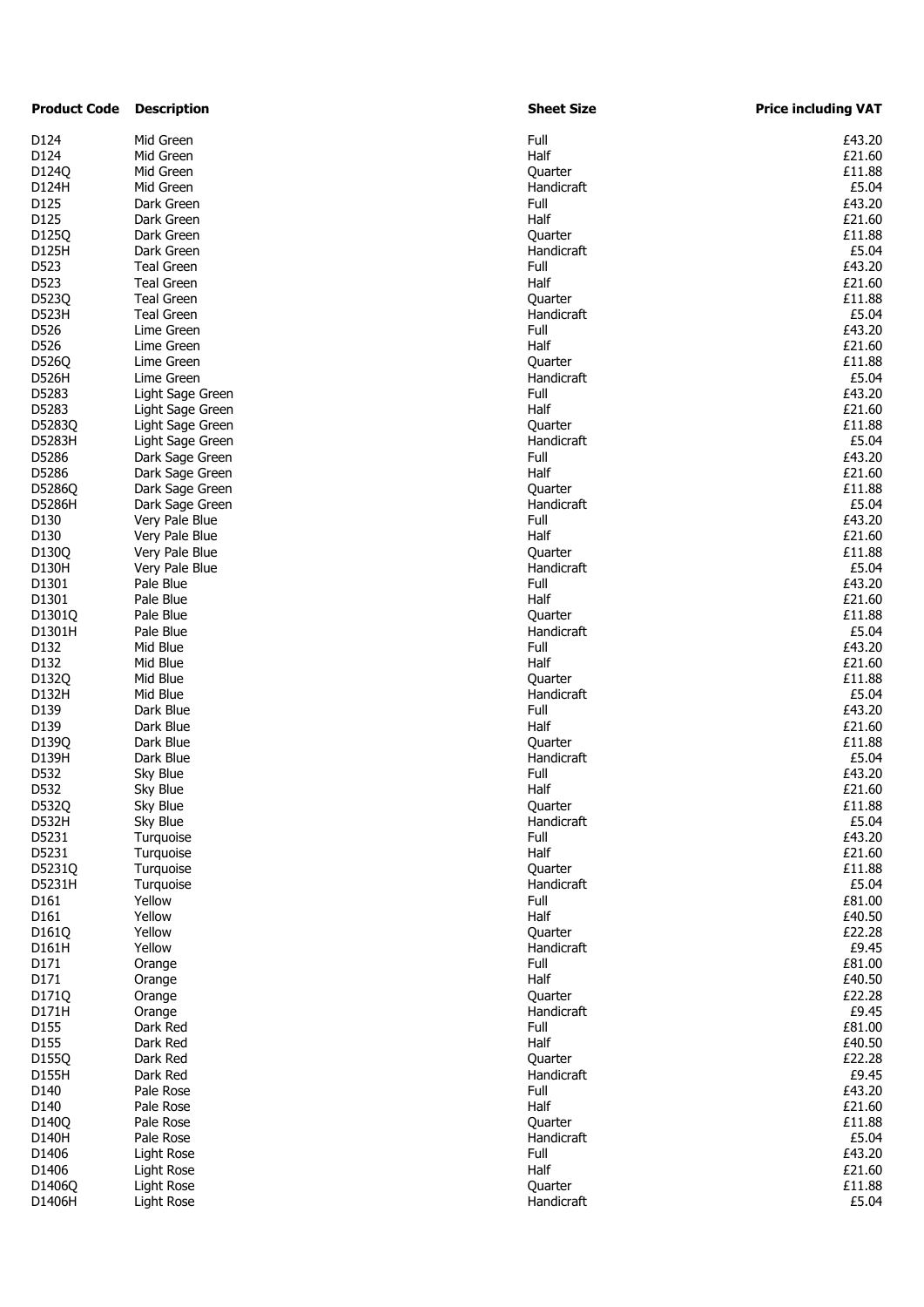| <b>Product Code</b> | <b>Description</b>            | <b>Sheet Size</b> | <b>Price including VAT</b> |
|---------------------|-------------------------------|-------------------|----------------------------|
| D141                | Rose                          | Full              | £43.20                     |
| D141                | Rose                          | Half              | £21.60                     |
| D141Q               | Rose                          | Quarter           | £11.88                     |
| D141H               | Rose                          | Handicraft        | £5.04                      |
| D543                | Purple                        | Full              | £43.20                     |
|                     |                               |                   |                            |
| D543                | Purple                        | Half              | £21.60                     |
| D543Q               | Purple                        | Quarter           | £11.88                     |
| D543H               | Purple                        | Handicraft        | £5.04                      |
| Page 8              | <b>Dynasty Clear Textures</b> |                   |                            |
| <b>Product Code</b> | <b>Description</b>            | <b>Sheet Size</b> | <b>Price including VAT</b> |
| <b>D100CH</b>       | Clear Fine Irregular Chord    | Full              | £50.04                     |
| D100CH              | Clear Fine Irregular Chord    | Half              | £25.02                     |
| D100CHQ             | Clear Fine Irregular Chord    | Quarter           | £13.76                     |
| D100CHH             | Clear Fine Irregular Chord    | Handicraft        | £5.84                      |
| D100FR              | Clear Fine Ripple             | Full              | £50.04                     |
| <b>D100FR</b>       | Clear Fine Ripple             | Half              | £25.02                     |
| D100FRQ             | Clear Fine Ripple             | Quarter           | £13.76                     |
| D100FRH             | Clear Fine Ripple             | Handicraft        | £5.84                      |
| <b>D100MH</b>       | Clear Medium Hammered         | Full              | £50.04                     |
|                     |                               |                   | £25.02                     |
| D100MH              | Clear Medium Hammered         | Half              |                            |
| D100MHQ             | Clear Medium Hammered         | Ouarter           | £13.76                     |
| D100MHH             | Clear Medium Hammered         | Handicraft        | £5.84                      |
| D100P               | Clear Orange Peel             | Full              | £50.04                     |
| D100P               | Clear Orange Peel             | Half              | £25.02                     |
| D100PQ              | Clear Orange Peel             | Quarter           | £13.76                     |
| D100PH              | Clear Orange Peel             | Handicraft        | £5.84                      |
| <b>D100QR</b>       | Clear Quarter Inch Reeded     | Full              | £50.04                     |
| <b>D100QR</b>       | Clear Quarter Inch Reeded     | Double            | £100.08                    |
| D100QR              | Clear Quarter Inch Reeded     | Half              | £25.02                     |
| D100QRQ             | Clear Quarter Inch Reeded     | Quarter           | £13.76                     |
| D100QRH             | Clear Quarter Inch Reeded     | Handicraft        | £5.84                      |
| D100SM              | Clear Stretched Muffle Style  | Full              | £50.04                     |
| D100SM              | Clear Stretched Muffle Style  | Half              | £25.02                     |
| D100SMQ             | Clear Stretched Muffle Style  | Quarter           | £13.76                     |
| D100SMH             | Clear Stretched Muffle Style  | Handicraft        | £5.84                      |
| Page 8              | <b>Dynasty Herringbone</b>    |                   |                            |
| <b>Product Code</b> | <b>Description</b>            | <b>Sheet Size</b> | <b>Price including VAT</b> |
| D100HG              | Clear Herringbone             | Full              | £60.00                     |
| D100HG              | Clear Herringbone             | Half              | £30.00                     |
| D100HGQ             | Clear Herringbone             | Quarter           | £16.50                     |
| D100HGH             | Clear Herringbone             | Handicraft        | £7.00                      |
| D111HG              | Amber Herringbone             | Full              | £64.20                     |
| D111HG              | Amber Herringbone             | Half              | £32.10                     |
| D111HGQ             | Amber Herringbone             | Quarter           | £17.66                     |
| D111HGH             | Amber Herringbone             | Handicraft        | £7.49                      |
| D124HG              | Green Herringbone             | Full              | £64.20                     |
| D124HG              | Green Herringbone             | Half              | £32.10                     |
| D124HGQ             | Green Herringbone             | Quarter           | £17.66                     |
| D124HGH             | Green Herringbone             | Handicraft        | £7.49                      |
| D532HG              | Sky Blue Herringbone          | Full              | £64.20                     |
| D532HG              | Sky Blue Herringbone          | Half              | £32.10                     |
|                     |                               |                   |                            |
| D532HGQ             | Sky Blue Herringbone          | Quarter           | £17.66                     |
| D532HGH             | Sky Blue Herringbone          | Handicraft        | £7.49                      |
| D141HG              | Rose Herringbone              | Full              | £64.20                     |
| D141HG              | Rose Herringbone              | Half              | £32.10                     |
| D141HGQ             | Rose Herringbone              | Quarter           | £17.66                     |
| D141HGH             | Rose Herringbone              | Handicraft        | £7.49                      |
| D543HG              | Purple Herringbone            | Full              | £64.20                     |
| D543HG              | Purple Herringbone            | Half              | £32.10                     |
| D543HGQ             | Purple Herringbone            | Quarter           | £17.66                     |
| D543HGH             | Purple Herringbone            | Handicraft        | £7.49                      |
| <b>SAMPDC</b>       | Dynasty Cathedral Sample Set  | Each              | £15.00                     |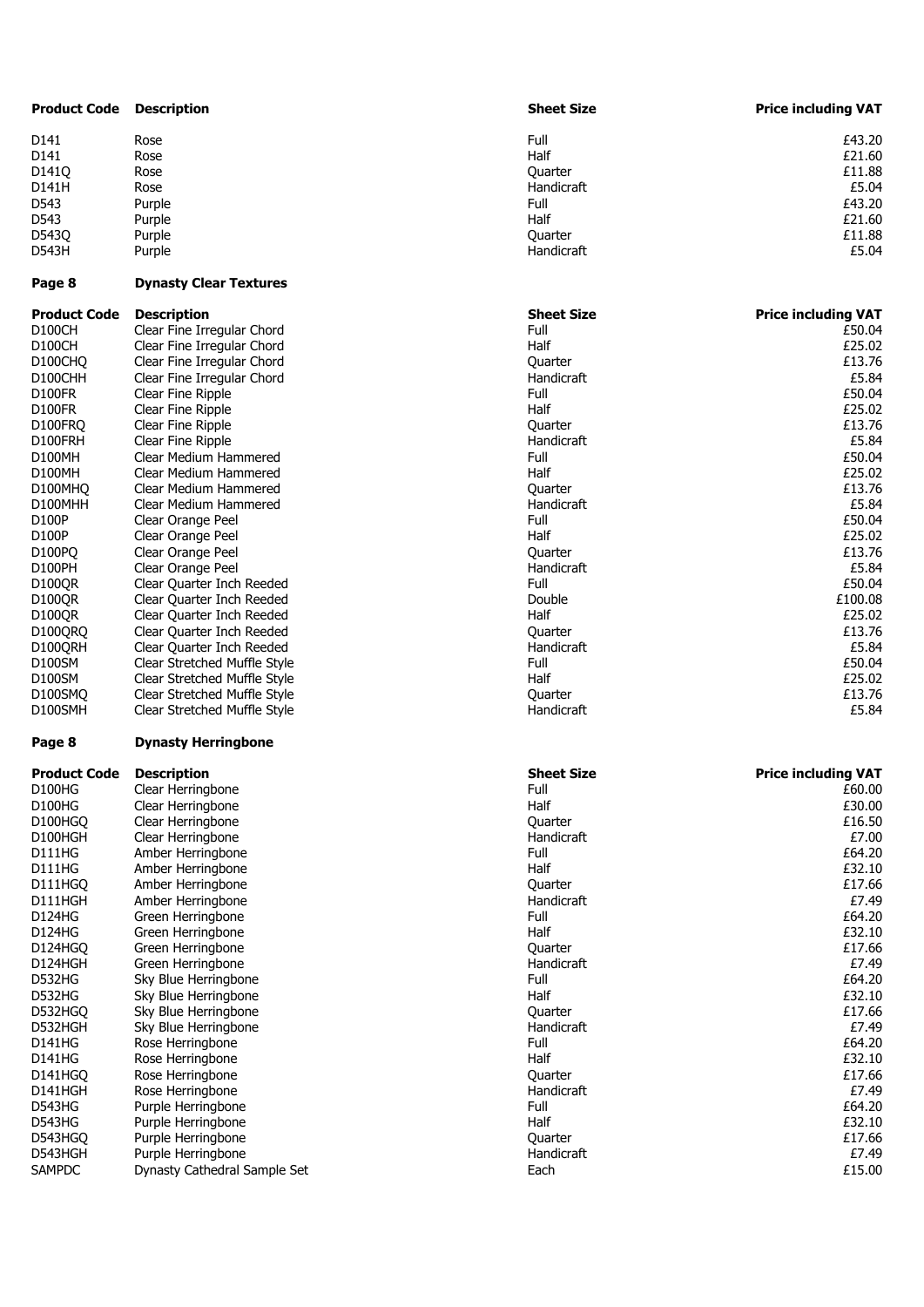#### **Page 9 Dynasty Opalescent Glass**

| <b>Product Code</b> | <b>Description</b>       | <b>Sheet Size</b> | <b>Price including VAT</b> |
|---------------------|--------------------------|-------------------|----------------------------|
| D305                | Swirled White            | Full              | £39.00                     |
| D305                | Swirled White            | Half              | £19.50                     |
| D305Q               | Swirled White            | Quarter           | £10.73                     |
| D305H               | Swirled White            | Handicraft        | £4.55                      |
| D31507              | Pale Amber White Wispy   | Full              | £39.00                     |
| D31507              | Pale Amber White Wispy   | Half              | £19.50                     |
| D31507Q             | Pale Amber White Wispy   | Quarter           | £10.73                     |
| D31507H             | Pale Amber White Wispy   | Handicraft        | £4.55                      |
| D315                | Amber White              | Full              | £39.00                     |
| D315                | Amber White              | Half              | £19.50                     |
| D315Q               | Amber White              | Quarter           | £10.73                     |
| D315H               | Amber White              | Handicraft        | £4.55                      |
| D3152               | Mid Amber White          | Full              | £39.00                     |
| D3152               | Mid Amber White          | Half              | £19.50                     |
| D3152Q              | Mid Amber White          | Quarter           | £10.73                     |
| D3152H              | Mid Amber White          | Handicraft        | £4.55                      |
| D3156               | Dark Amber White         | Full              | £39.00                     |
| D3156               | Dark Amber White         | Half              | £19.50                     |
| D3156Q              | Dark Amber White         | Quarter           | £10.73                     |
| D3156H              | Dark Amber White         | Handicraft        | £4.55                      |
| D325                | Green White              | Full              | £39.00                     |
| D325                | Green White              | Half              | £19.50                     |
|                     |                          |                   |                            |
| D325Q               | Green White              | Quarter           | £10.73                     |
| D325H               | Green White              | Handicraft        | £4.55                      |
| D327                | Green Translucent        | Full              | £48.00                     |
| D327                | <b>Green Translucent</b> | Half              | £24.00                     |
| D327Q               | <b>Green Translucent</b> | Quarter           | £13.20                     |
| D327H               | <b>Green Translucent</b> | Handicraft        | £5.60                      |
| D622                | Two Green Mix            | Full              | £48.00                     |
| D622                | Two Green Mix            | Half              | £24.00                     |
| D622Q               | Two Green Mix            | Quarter           | £13.20                     |
| D622H               | Two Green Mix            | Handicraft        | £5.60                      |
| D623                | <b>Blue Green</b>        | Full              | £48.00                     |
| D623                | <b>Blue Green</b>        | Half              | £24.00                     |
| D623Q               | <b>Blue Green</b>        | Quarter           | £13.20                     |
| D623H               | <b>Blue Green</b>        | Handicraft        | £5.60                      |
| D335                | <b>Blue White</b>        | Full              | £48.00                     |
| D335                | <b>Blue White</b>        | Half              | £24.00                     |
| D335Q               | <b>Blue White</b>        | Quarter           | £13.20                     |
| D335H               | <b>Blue White</b>        | Handicraft        | £5.60                      |
| D633                | Two Mix Blue             | Full              | £48.00                     |
| D633                | Two Mix Blue             | Half              | £24.00                     |
| D633Q               | Two Mix Blue             | Quarter           | £13.20                     |
| D633H               | Two Mix Blue             | Handicraft        | £5.60                      |
| D833                | Sky Blue Wispy           | Full              | £48.00                     |
| D833                | Sky Blue Wispy           | Half              | £24.00                     |
| D833Q               | Sky Blue Wispy           | Quarter           | £13.20                     |
| D833H               | Sky Blue Wispy           | Handicraft        | £5.60                      |
| D3396               | Dark Blue Wispy          | Full              | £48.00                     |
| D3396               | Dark Blue Wispy          | Half              | £24.00                     |
| D3396Q              | Dark Blue Wispy          | Quarter           | £13.20                     |
| D3396H              | Dark Blue Wispy          | Handicraft        | £5.60                      |
| D3496               | Dark Purple Wispy        | Full              | £39.00                     |
| D3496               | Dark Purple Wispy        | Half              | £19.50                     |
| D3496Q              | Dark Purple Wispy        | Quarter           | £10.73                     |
| D3496H              | Dark Purple Wispy        | Handicraft        | £4.55                      |
| D365                | <b>Yellow White</b>      | Full              | £85.20                     |
| D365                | <b>Yellow White</b>      | Half              | £42.60                     |
| D365Q               | Yellow White             | Quarter           | £23.43                     |
| D365H               | <b>Yellow White</b>      | Handicraft        | £9.94                      |
| D375                | Orange White             | Full              | £85.20                     |
| D375                | Orange White             | Half              | £42.60                     |
| D375Q               | Orange White             | Quarter           | £23.43                     |
| D375H               | Orange White             | Handicraft        | £9.94                      |
| D675                | Red Orange               | Full              | £85.20                     |
| D675                | Red Orange               | Half              | £42.60                     |
| D675Q               | Red Orange               | Quarter           | £23.43                     |
| D675H               | Red Orange               | Handicraft        | £9.94                      |
|                     |                          |                   |                            |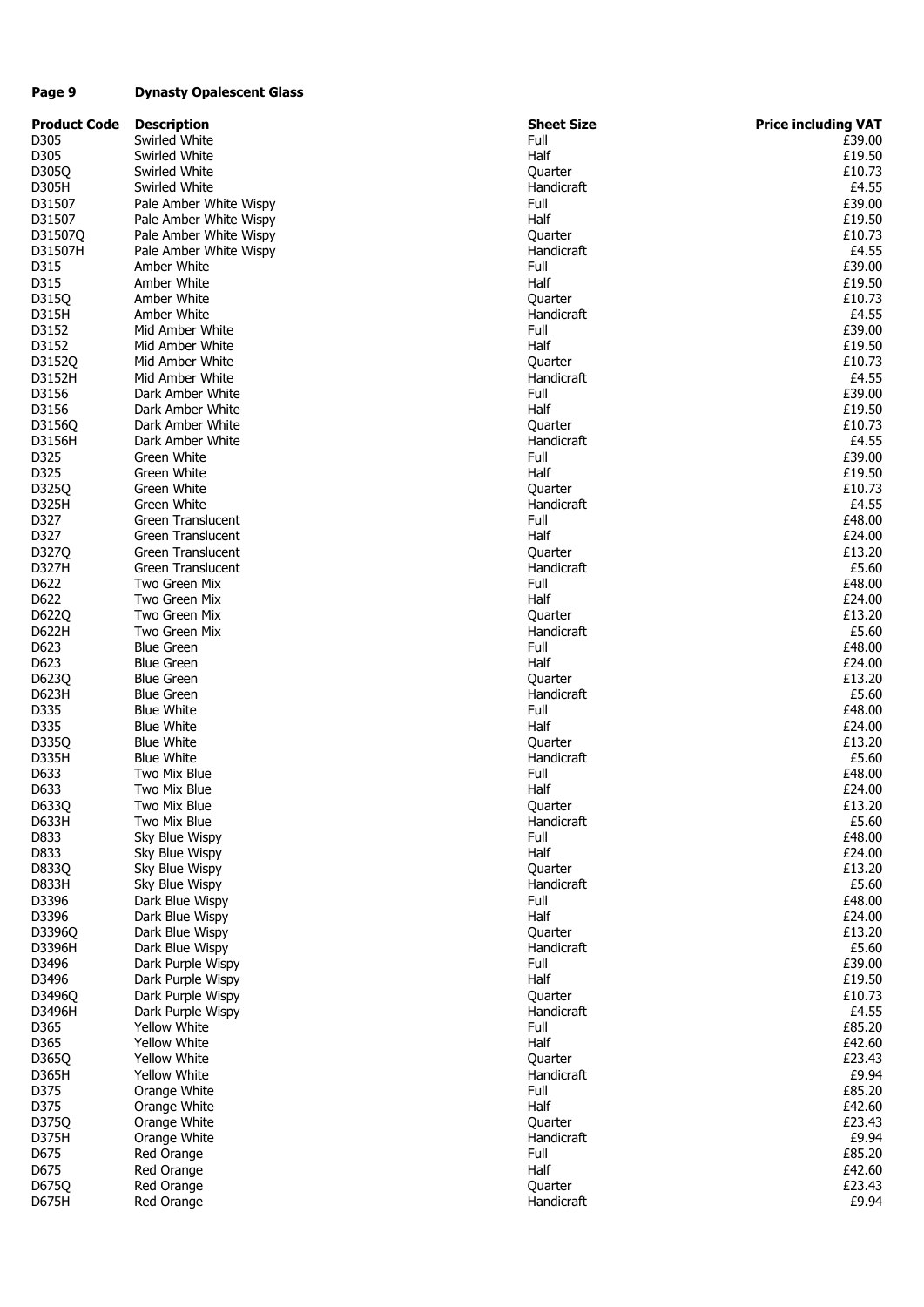| <b>Product Code</b> | <b>Description</b>                                | <b>Sheet Size</b> | <b>Price including VAT</b> |
|---------------------|---------------------------------------------------|-------------------|----------------------------|
| D355                | Medium Red                                        | Full              | £85.20                     |
| D355                | Medium Red                                        | Half              | £42.60                     |
| D355Q               | Medium Red                                        | Quarter           | £23.43                     |
| D355H               | Medium Red                                        | Handicraft        | £9.94                      |
| D359                | Dark Red Wispy                                    | Full              | £85.20                     |
|                     |                                                   |                   |                            |
| D359                | Dark Red Wispy                                    | Half              | £42.60                     |
| D359Q               | Dark Red Wispy                                    | Quarter           | £23.43                     |
| D359H               | Dark Red Wispy                                    | Handicraft        | £9.94                      |
| D395                | Pink White                                        | Full              | £73.08                     |
| D395                | Pink White                                        | Half              | £36.54                     |
| D3950               | Pink White                                        | Quarter           | £20.10                     |
| D395H               | Pink White                                        | Handicraft        | £8.53                      |
| D188                | <b>Black</b>                                      | Full              | £39.00                     |
| D188                | Black                                             | Half              | £19.50                     |
| D188Q               | Black                                             | Quarter           | £10.73                     |
| D188H               | Black                                             | Handicraft        | £4.55                      |
| DI305               | White Opal Iridised                               | Full              | £48.00                     |
| DI305               | White Opal Iridised                               | Half              | £24.00                     |
|                     | White Opal Iridised                               |                   | £13.20                     |
| DI305Q              |                                                   | Quarter           |                            |
| DI305H              | White Opal Iridised                               | Handicraft        | £5.60                      |
| DI315               | Amber Opal Iridised                               | Full              | £48.00                     |
| DI315               | Amber Opal Iridised                               | Half              | £24.00                     |
| DI315Q              | Amber Opal Iridised                               | Quarter           | £13.20                     |
| DI315H              | Amber Opal Iridised                               | Handicraft        | £5.60                      |
| SAMPDO              | Dynasty Opalescent / Ring Mottle / Ice Sample Set | Each              | £15.00                     |
| Page 10             | <b>Dynasty Ring Mottles</b>                       |                   |                            |
| Product Code        | <b>Description</b>                                | <b>Sheet Size</b> | <b>Price including VAT</b> |
| DMOT1               | Amber / Yellow Ring Mottle                        | Full              | £79.80                     |
| DMOT1               | Amber / Yellow Ring Mottle                        | Half              | £39.90                     |
| DMOT1Q              | Amber / Yellow Ring Mottle                        | Quarter           | £21.95                     |
| DMOT1H              | Amber / Yellow Ring Mottle                        | Handicraft        | £9.31                      |
| DMOT2               | Green Ring Mottle                                 | Full              | £79.80                     |
| DMOT2               |                                                   | Half              | £39.90                     |
|                     | Green Ring Mottle                                 |                   | £21.95                     |
| DMOT2Q              | Green Ring Mottle                                 | Quarter           |                            |
| DMOT2H              | <b>Green Ring Mottle</b>                          | Handicraft        | £9.31                      |
| DMOT25              | Green / Red Ring Mottle                           | Full              | £79.80                     |
| DMOT25              | Green / Red Ring Mottle                           | Half              | £39.90                     |
| DMOT25Q             | Green / Red Ring Mottle                           | Quarter           | £21.95                     |
| DMOT25H             | Green / Red Ring Mottle                           | Handicraft        | £9.31                      |
| DMOT26              | Green / Yellow Ring Mottle                        | Full              | £79.80                     |
| DMOT26              | Green / Yellow Ring Mottle                        | Half              | £39.90                     |
| DMOT26Q             | Green / Yellow Ring Mottle                        | Quarter           | £21.95                     |
| DMOT26H             | Green / Yellow Ring Mottle                        | Handicraft        | £9.31                      |
| DMOT3               | <b>Blue Ring Mottle</b>                           | Full              | £79.80                     |
| DMOT3               | <b>Blue Ring Mottle</b>                           | Half              | £39.90                     |
| DMOT3Q              | <b>Blue Ring Mottle</b>                           | Quarter           | £21.95                     |
| DMOT3H              | <b>Blue Ring Mottle</b>                           | Handicraft        | £9.31                      |
| DMOT34              | Blue / Purple Ring Mottle                         | Full              | £79.80                     |
| DMOT34              |                                                   | Half              | £39.90                     |
|                     | Blue / Purple Ring Mottle                         |                   |                            |
| DMOT34Q             | Blue / Purple Ring Mottle                         | Quarter           | £21.95                     |
| DMOT34H             | Blue / Purple Ring Mottle                         | Handicraft        | £9.31                      |
| DMOT35              | Blue / Yellow Ring Mottle                         | Full              | £79.80                     |
| DMOT35              | Blue / Yellow Ring Mottle                         | Half              | £39.90                     |
| DMOT35Q             | Blue / Yellow Ring Mottle                         | Quarter           | £21.95                     |
| DMOT35H             | Blue / Yellow Ring Mottle                         | Handicraft        | £9.31                      |
| DMOT5               | Red Ring Mottle                                   | Full              | £79.80                     |
| DMOT5               | Red Ring Mottle                                   | Half              | £39.90                     |
| DMOT5Q              | Red Ring Mottle                                   | Quarter           | £21.95                     |
| DMOT5H              | <b>Red Ring Mottle</b>                            | Handicraft        | £9.31                      |
| DMOT7               | Orange Ring Mottle                                | Full              | £79.80                     |
| DMOT7               | Orange Ring Mottle                                | Half              | £39.90                     |
| DMOT7Q              | Orange Ring Mottle                                | Quarter           | £21.95                     |
|                     |                                                   |                   |                            |
| DMOT7H              | Orange Ring Mottle                                | Handicraft        | £9.31                      |
| DMOT9               | Pink Ring Mottle                                  | Full              | £79.80                     |
| DMOT9               | Pink Ring Mottle                                  | Half              | £39.90                     |
| DMOT9Q              | Pink Ring Mottle                                  | Quarter           | £21.95                     |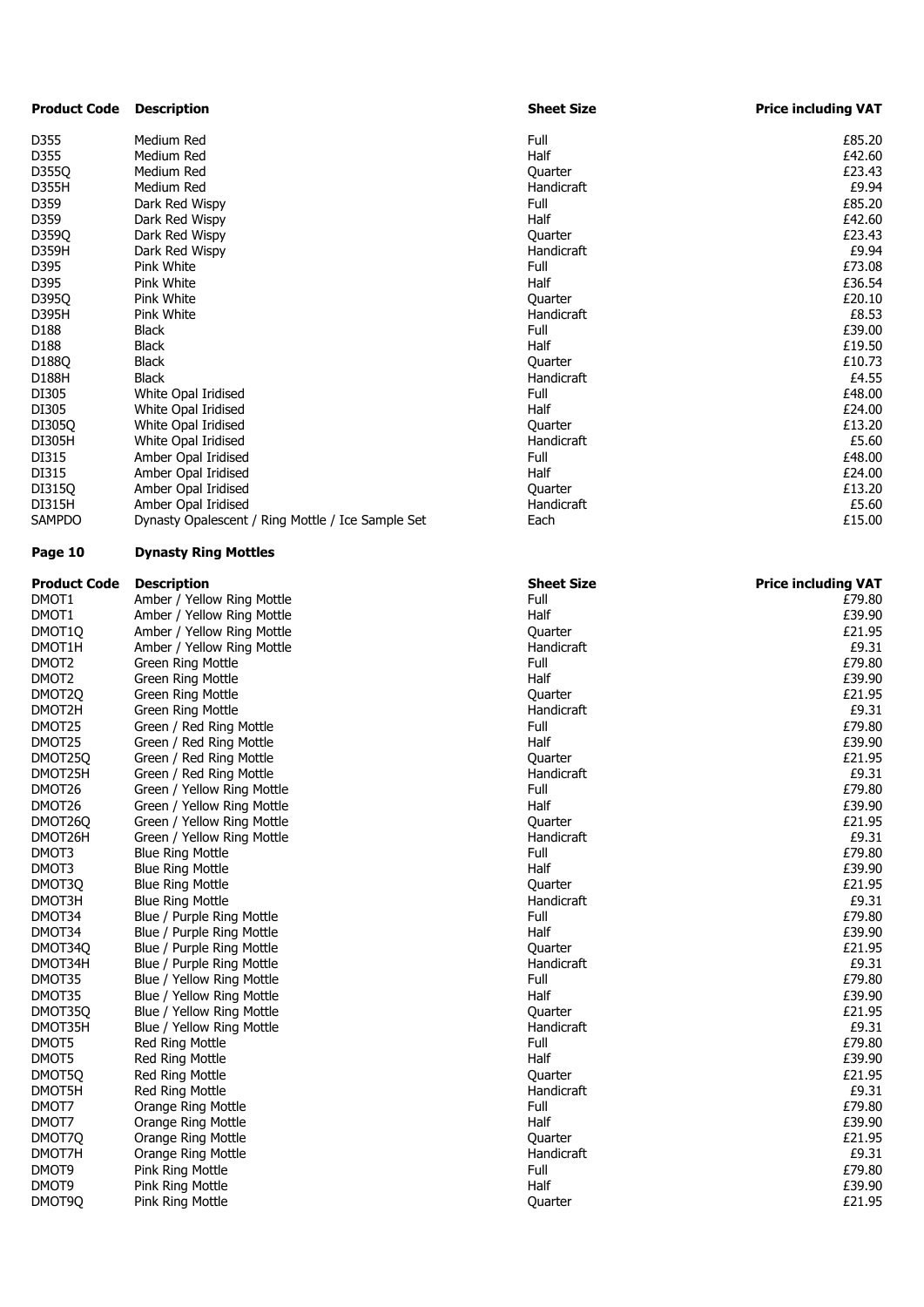| Product Code        | <b>Description</b>              | <b>Sheet Size</b> | <b>Price including VAT</b> |
|---------------------|---------------------------------|-------------------|----------------------------|
| DMOT9H              | Pink Ring Mottle                | Handicraft        | £9.31                      |
| SAMPDO              | Dynasty Opalescent Sample Set   | Each              | £15.00                     |
| Page 10             | <b>Dynasty Ice Glass</b>        |                   |                            |
| <b>Product Code</b> | <b>Description</b>              | <b>Sheet Size</b> | <b>Price including VAT</b> |
| DICE1               | Light Beige / Amber Ice         | Full              | £79.80                     |
| DICE1               | Light Beige / Amber Ice         | Half              | £39.90                     |
| DICE1Q              | Light Beige / Amber Ice         | Quarter           | £21.95                     |
| DICE1H              | Light Beige / Amber Ice         | Handicraft        | £9.31                      |
| DICE15              | Yellow / Amber Ice              | Full              | £79.80                     |
| DICE15              | Yellow / Amber Ice              | Half              | £39.90                     |
| DICE15Q             | Yellow / Amber Ice              | Quarter           | £21.95                     |
| DICE15H             | Yellow / Amber Ice              | Handicraft        | £9.31                      |
| DICE213             | Green / Amber / Blue Ice        | Full              | £79.80                     |
| DICE213             | Green / Amber / Blue Ice        | Half              | £39.90                     |
| DICE213Q            | Green / Amber / Blue Ice        | Quarter           | £21.95                     |
| DICE213H            | Green / Amber / Blue Ice        | Handicraft        | £9.31                      |
| DICE215             | Green / Yellow / Amber Ice      | Full              | £79.80                     |
| DICE215             | Green / Yellow / Amber Ice      | Half              | £39.90                     |
| DICE215Q            | Green / Yellow / Amber Ice      | Quarter           | £21.95                     |
| DICE215H            | Green / Yellow / Amber Ice      | Handicraft        | £9.31                      |
| DICE234             | Green / Blue / Purple Ice       | Full              | £79.80                     |
| DICE234             | Green / Blue / Purple Ice       | Half              | £39.90                     |
| DICE234Q            | Green / Blue / Purple Ice       | Quarter           | £21.95                     |
| DICE234H            | Green / Blue / Purple Ice       | Handicraft        | £9.31                      |
| DICE516             | Red / Amber / Yellow Ice        | Full              | £79.80                     |
| DICE516             | Red / Amber / Yellow Ice        | Half              | £39.90                     |
| DICE5160            | Red / Amber / Yellow Ice        | Quarter           | £21.95                     |
| DICE516H            | Red / Amber / Yellow Ice        | Handicraft        | £9.31                      |
| DICE615             | Yellow / Amber / Red Ice        | Full              | £79.80                     |
| DICE615             | Yellow / Amber / Red Ice        | Half              | £39.90                     |
| DICE615Q            | Yellow / Amber / Red Ice        | Quarter           | £21.95                     |
| DICE615H            | Yellow / Amber / Red Ice        | Handicraft        | £9.31                      |
| DICE75              | Orange / Red Ice                | Full              | £79.80                     |
| DICE75              | Orange / Red Ice                | Half              | £39.90                     |
| DICE75Q             | Orange / Red Ice                | Quarter           | £21.95                     |
| DICE75H             | Orange / Red Ice                | Handicraft        | £9.31                      |
| SAMPDO              | Dynasty Opalescent Sample Set   | Each              | £15.00                     |
| Page 11             | <b>Polish Antique Cathedral</b> |                   |                            |
| <b>Product Code</b> | <b>Description</b>              | <b>Sheet Size</b> | <b>Price including VAT</b> |
| TP01                | Clear Full Blown Restoration    | Per Square Metre  | Discontinued               |
| T400                | Clear Full Blown Reamy          | Per Square Metre  | Discontinued               |
| TF130               | Blue on Clear Flashed           | Per Square Metre  | Discontinued               |
| TF150               | Red on Clear Flashed            | Per Square Metre  | Discontinued               |
| T1021               | Pale Amber - Pot Colour         | Per Square Metre  | Discontinued               |
| T2011               | Pale Green - Pot Colour         | Per Square Metre  | Discontinued               |
| T2242               | Forest Green - Pot Colour       | Per Square Metre  | Discontinued               |
| T607                | Red - Pot Colour                | Per Square Metre  | Discontinued               |
| T608                | Dark Red - Pot Colour           | Per Square Metre  | Discontinued               |
| Page 12             | <b>Spectrum Glass</b>           |                   |                            |
| <b>Product Code</b> | <b>Description</b>              | <b>Sheet Size</b> | <b>Price including VAT</b> |
| 152G                | Ruby Red Granite Cathedral      | Full              | Discontinued               |
| 152G                | Ruby Red Granite Cathedral      | Half              | Discontinued               |
| 152GQ               | Ruby Red Granite Cathedral      | Quarter           | Discontinued               |
| 152GH               | Ruby Red Granite Cathedral      | Handicraft        | Discontinued               |
| 3152S               | Dark Amber White Opal           | All               | Discontinued               |
| 3356S               | Dense Blue White Opal           | Full              | Discontinued               |
| 3356S               | Dense Blue White Opal           | Half              | Discontinued               |
| 3356SQ              | Dense Blue White Opal           | Quarter           | Discontinued               |
| 3356SH              | Dense Blue White Opal           | Handicraft        | Discontinued               |
| 3751S               | Orange White Opal               | Full              | Discontinued               |
| 3751S               | Orange White Opal               | Half              | Discontinued               |
| 3751SQ              | Orange White Opal               | Quarter           | Discontinued               |
|                     |                                 |                   |                            |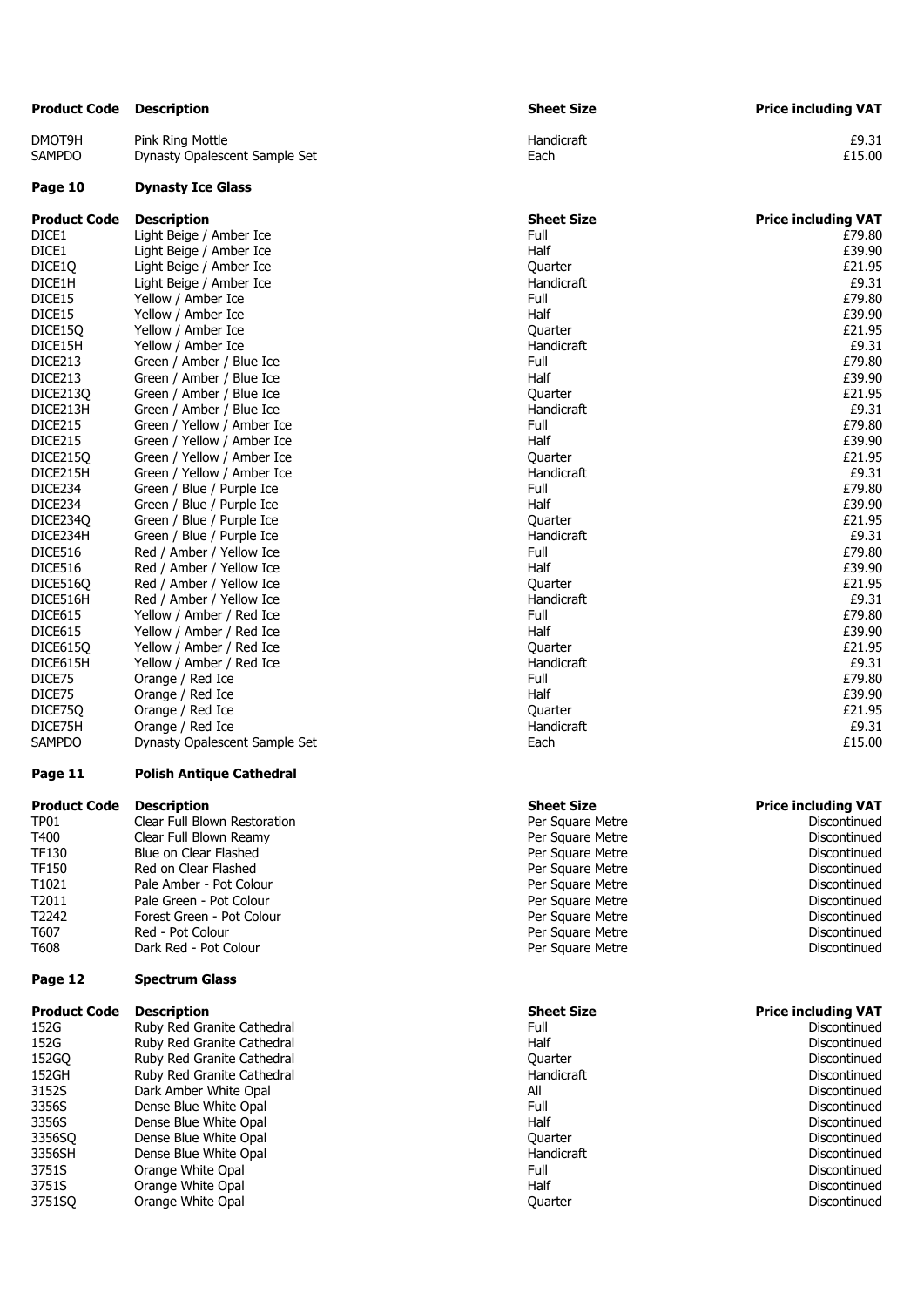| <b>Product Code</b> | <b>Description</b>                           | <b>Sheet Size</b> | <b>Price including VAT</b> |
|---------------------|----------------------------------------------|-------------------|----------------------------|
| 3751SH              | Orange White Opal                            | Handicraft        | Discontinued               |
| 3571S               | Dark Red White Opal                          | All               | Discontinued               |
| 6755S               | Red Orange Opal                              | Full              | £52.86                     |
| 6755S               | Red Orange Opal                              | Half              | £26.42                     |
|                     |                                              |                   |                            |
| 6755SQ              | Red Orange Opal                              | Quarter           | £14.52                     |
| 6755SH              | Red Orange Opal                              | Handicraft        | £6.18                      |
| 89161S              | Champagne Opal                               | Full              | £46.26                     |
| 89161S              | Champagne Opal                               | Half              | £23.11                     |
| 89161SQ             | Champagne Opal                               | Quarter           | £12.72                     |
| 89161SH             | Champagne Opal                               | Handicraft        | £5.40                      |
| 89181S              | Champagne Wispy                              | All               | Discontinued               |
| Page 13-14          | <b>Clear Float, Mirror &amp; Clear Glass</b> |                   |                            |
| <b>Product Code</b> | <b>Description</b>                           | <b>Sheet Size</b> | <b>Price including VAT</b> |
| CF <sub>2</sub>     | 2mm Float                                    | Full              | £221.75                    |
| CF <sub>2</sub>     | 2mm Float                                    | Half              | £110.87                    |
| CF <sub>2Q</sub>    | 2mm Float                                    | Quarter           | £60.98                     |
| CF <sub>2</sub> H   | 2mm Float                                    | Handicraft        | £25.87                     |
| CF3                 | 3mm Float                                    | Full              | £38.92                     |
| CF3                 | 3mm Float                                    | Half              | £19.46                     |
|                     |                                              |                   |                            |
| CF3Q                | 3mm Float                                    | Quarter           | £10.70                     |
| CF3H                | 3mm Float                                    | Handicraft        | £4.54                      |
| CF4                 | 4mm Float                                    | Full              | £20.98                     |
| CF4                 | 4mm Float                                    | Half              | £10.49                     |
| CF4Q                | 4mm Float                                    | Quarter           | £5.77                      |
| CF4H                | 4mm Float                                    | Handicraft        | £2.45                      |
| CF6                 | 6mm Float                                    | Full              | £42.09                     |
| CF6                 | 6mm Float                                    | Half              | £21.04                     |
| CF6Q                | 6mm Float                                    | Quarter           | £11.57                     |
| CF6H                | 6mm Float                                    | Handicraft        | £4.91                      |
|                     |                                              |                   |                            |
| CFL <sub>4</sub>    | 4mm Low Iron (no green hue)                  | Full              | £37.36                     |
| CFL <sub>4</sub>    | 4mm Low Iron (no green hue)                  | Half              | £18.68                     |
| CFL <sub>4Q</sub>   | 4mm Low Iron (no green hue)                  | Quarter           | £10.27                     |
| CFL4H               | 4mm Low Iron (no green hue)                  | Handicraft        | £4.36                      |
| <b>CFM</b>          | 4mm Mirror                                   | Full              | £129.78                    |
| <b>CFM</b>          | 4mm Mirror                                   | Half              | £64.89                     |
| <b>CFMQ</b>         | 4mm Mirror                                   | Quarter           | £35.69                     |
| <b>CFMH</b>         | 4mm Mirror                                   | Handicraft        | £15.14                     |
| <b>CFMA</b>         | 4mm Antique Mirror                           | Full              | £90.23                     |
| <b>CFMA</b>         | 4mm Antique Mirror                           | Half              | £45.11                     |
|                     |                                              |                   |                            |
| <b>CFMAO</b>        | 4mm Antique Mirror                           | Quarter           | £24.81                     |
| <b>CFMAH</b>        | 4mm Antique Mirror                           | Handicraft        | £15.79                     |
| GEO100              | Georgian Sheet Glass                         | 1070x610mm        | £99.00                     |
| GEO100              | Georgian Sheet Glass                         | 610x535mm         | £49.50                     |
| GEO100Q             | Georgian Sheet Glass                         | 535X305mm         | £27.20                     |
| <b>TP01</b>         | Clear Full Blown Restoration                 | All               | Discontinued               |
| T400                | Clear Full Blown Reamy                       | All               | Discontinued               |
| <b>W100RB</b>       | Clear Wissmach Restoration                   | Full              | £78.00                     |
| <b>W100RB</b>       | Clear Wissmach Restoration                   | Half              | £39.00                     |
|                     | Clear Wissmach Restoration                   |                   | £21.45                     |
| W100RBQ             |                                              | Quarter           |                            |
| W100RBH             | Clear Wissmach Restoration                   | Handicraft        | £9.10                      |
| W100SDYB            | Clear Seedy                                  | Full              | £78.00                     |
| W100SDYB            | Clear Seedy                                  | Half              | £39.00                     |
| W100SDYBQ           | Clear Seedy                                  | Quarter           | £21.45                     |
| W100SDYBH           | Clear Seedy                                  | Handicraft        | £9.10                      |
| AQ100               | Clear                                        | Full              | £75.00                     |
| AQ100               | Clear                                        | Half              | £37.50                     |
| AQ100Q              | Clear                                        | Quarter           | £20.63                     |
| AQ100H              | Clear                                        | Handicraft        | £8.75                      |
| AQ100SDY            |                                              | Full              | £75.00                     |
|                     | Clear Aqualite Seedy                         |                   |                            |
| AQ100SDY            | Clear Aqualite Seedy                         | Half              | £37.50                     |
| AQ100SDYQ           | Clear Aqualite Seedy                         | Quarter           | £20.63                     |
| AQ100SDYH           | Clear Aqualite Seedy                         | Handicraft        | £8.75                      |
| E4901B              | Clear                                        | Full              | £75.00                     |
| E4901B              | Clear                                        | Half              | £37.50                     |
| E4901BQ             | Clear                                        | Quarter           | £20.63                     |
| E4901BH             | Clear                                        | Handicraft        | £8.75                      |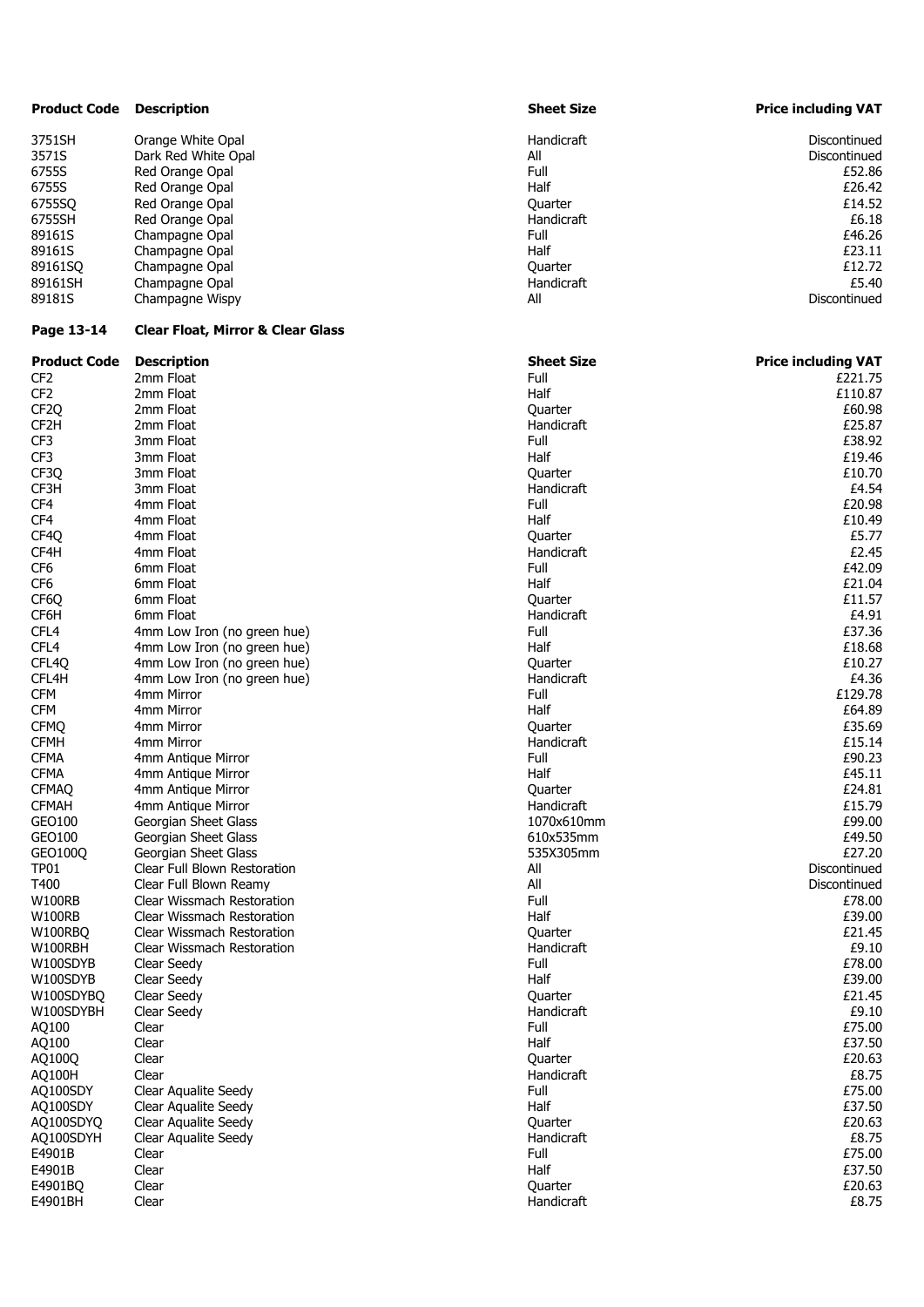| <b>Product Code</b> | Description                                        | <b>Sheet Size</b> | <b>Price including VAT</b> |
|---------------------|----------------------------------------------------|-------------------|----------------------------|
| CX100B              | Clear                                              | Full              | £78.00                     |
| CX100B              | Clear                                              | Half              | £39.00                     |
| CX100BQ             | Clear                                              | Quarter           | £21.45                     |
| CX100BH             | Clear                                              | Handicraft        | £9.10                      |
| D100MH              | Clear Medium Hammered                              | Full              | £50.04                     |
| D100MH              | Clear Medium Hammered                              | Half              | £25.02                     |
| D100MHQ             | Clear Medium Hammered                              | Quarter           | £13.76                     |
| D100MHH             | Clear Medium Hammered                              | Handicraft        | £5.84                      |
| D100CH              | Clear Fine Irregular Chord                         | Full              | £50.04                     |
| D100CH              | Clear Fine Irregular Chord                         | Half              | £25.02                     |
| D100CHQ             | Clear Fine Irregular Chord                         | Quarter           | £13.76                     |
| D100CHH             | Clear Fine Irregular Chord                         | Handicraft        | £5.84                      |
| D100SM              | Clear Stretched Muffle Style                       | Full              | £50.04                     |
| D100SM              | Clear Stretched Muffle Style                       | Half              | £25.02                     |
| D100SMQ             | Clear Stretched Muffle Style                       | Quarter           | £13.76                     |
| D100SMH             | Clear Stretched Muffle Style                       | Handicraft        | £5.84                      |
| GC3                 | 3mm Glue Chip                                      | Full              | £24.00                     |
| GC3                 | 3mm Glue Chip                                      | Half              | £12.00                     |
| GC3Q                | 3mm Glue Chip                                      | Quarter           | £6.60                      |
| GC3H                | 3mm Glue Chip                                      | Handicraft        | £2.80                      |
| GC5                 | 5mm Glue Chip                                      | Full              | £30.00                     |
| GC5                 | 5mm Glue Chip                                      | Half              | £15.00                     |
| GC5Q                | 5mm Glue Chip                                      | Quarter           | £8.25                      |
| GC5H                | 5mm Glue Chip                                      | Handicraft        | £3.50                      |
| 100HR               | Clear Half Inch Reeded                             | Full              | £57.79                     |
| 100HR               | Clear Half Inch Reeded                             | Half              | £28.90                     |
| 100HRO              | Clear Half Inch Reeded                             | Quarter           | £15.89                     |
| 100HRH              | Clear Half Inch Reeded                             | Handicraft        | £6.74                      |
| D100P               | Clear Orange Peel                                  | Full              | £50.04                     |
| D100P               | Clear Orange Peel                                  | Half              | £25.02                     |
| D100PQ              | Clear Orange Peel                                  | Quarter           | £13.76                     |
| D100PH              | Clear Orange Peel                                  | Handicraft        | £5.84                      |
| D100FR              | Clear Fine Ripple                                  | Full              | £50.04                     |
| D100FR              | Clear Fine Ripple                                  | Half              | £25.02                     |
| D100FRQ             | Clear Fine Ripple                                  | Quarter           | £13.76                     |
| D100FRH             | Clear Fine Ripple                                  | Handicraft        | £5.84                      |
| DI100G              | <b>Clear Iridised Granite</b>                      | Full              | £57.00                     |
| DI100G              | <b>Clear Iridised Granite</b>                      | Half              | £28.50                     |
| DI100GQ             | Clear Iridised Granite                             | Quarter           | £15.68                     |
| DI100GH             | <b>Clear Iridised Granite</b>                      | Handicraft        | £6.65                      |
| WF100B              | Clear Florentine (Muranese)                        | Full              | £78.00                     |
| WF100B              | Clear Florentine (Muranese)                        | Half              | £39.00                     |
| <b>WF100BO</b>      | Clear Florentine (Muranese)                        | Quarter           | £21.45                     |
| WF100BH             | Clear Florentine (Muranese)                        | Handicraft        | £9.10                      |
| WD100B              | Clear Dewdrop                                      | Full              | £78.00                     |
| WD100B              | Clear Dewdrop                                      | Half              | £39.00                     |
| WD100BQ             | Clear Dewdrop                                      | Quarter           | £21.45                     |
| WD100BH             | Clear Dewdrop                                      | Handicraft        | £9.10                      |
| D100QR              | Clear Quarter Inch Reeded                          | Full              | £50.04                     |
| D100QR              | Clear Quarter Inch Reeded                          | Half              | £25.02                     |
| D100QRQ             | Clear Quarter Inch Reeded                          | Quarter           | £13.76                     |
| D100QRH             | Clear Quarter Inch Reeded                          | Handicraft        | £5.84                      |
| D100HG              | Clear Herringbone                                  | Full              | £60.00                     |
| D100HG              | Clear Herringbone                                  | Half              | £30.00                     |
| D100HGQ             | Clear Herringbone                                  | Quarter           | £16.50                     |
| D100HGH             | Clear Herringbone                                  | Handicraft        | £7.00                      |
| SAMPCG              | Float & Clear Glass Sample Set                     | Each              | £15.00                     |
| Page 15             | <b>Cutting Glass - Cutters &amp; Cutting Tools</b> |                   |                            |
| Product Code        | <b>Description</b>                                 | Unit              | <b>Price including VAT</b> |
| CUT23               | K Star Supercutter                                 | Each              | £21.45                     |

| CUT <sub>23</sub>   | K Star Supercutter         | Each | £21.45 |
|---------------------|----------------------------|------|--------|
| CUT42               | K Star Replacement Head    | Each | £14.70 |
| CUT36               | Dragon Supercutter         | Each | £8.90  |
| CUT33               | <b>Ball End Cutter</b>     | Each | £3.51  |
| PLIER <sub>23</sub> | Grozing Pliers             | Each | £6.13  |
| PLIER <sub>24</sub> | <b>Cut Running Pliers</b>  | Each | £18.52 |
| PLIER29             | <b>Plastic Cut Runners</b> | Each | £6.87  |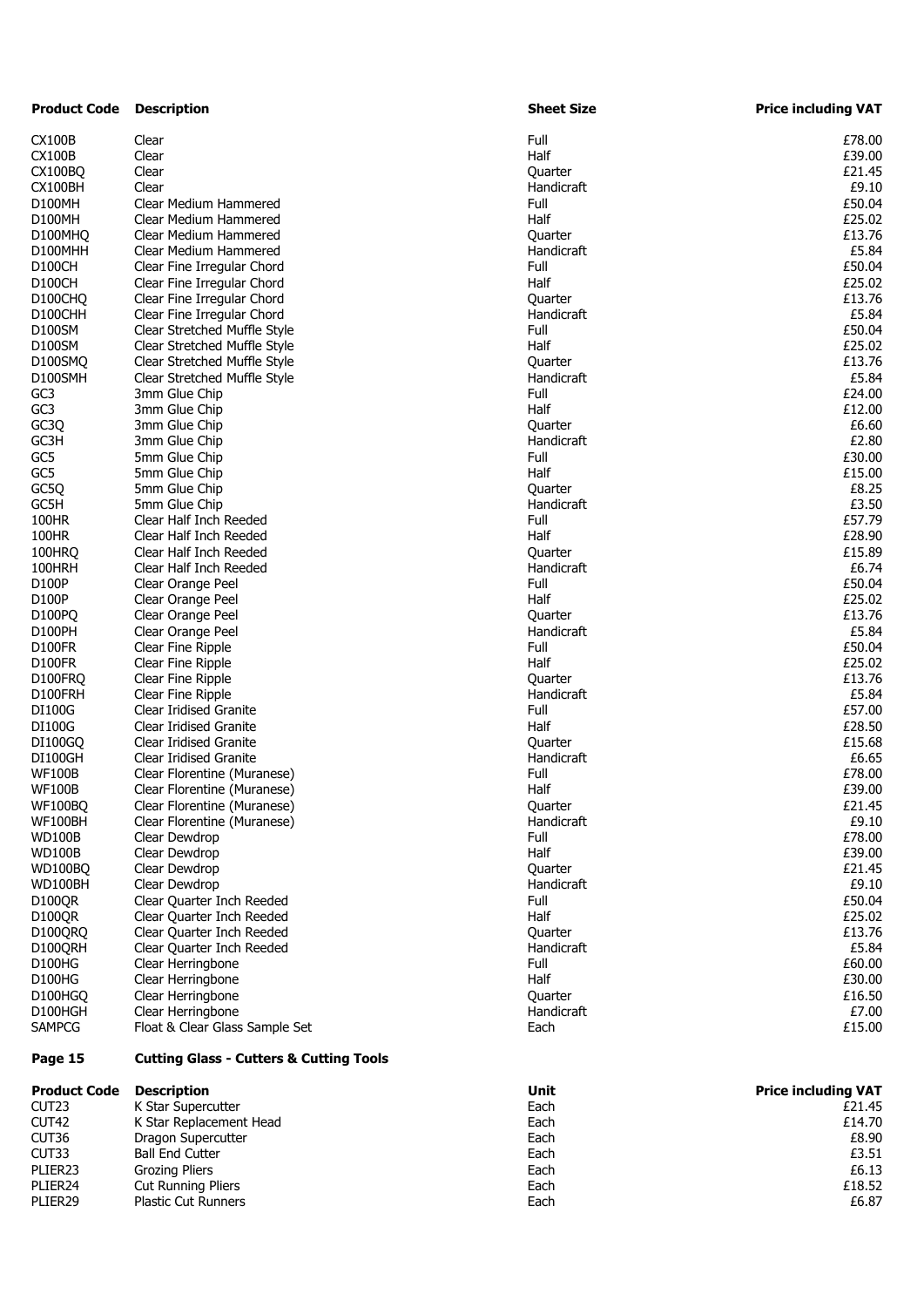| <b>Product Code</b>   | <b>Description</b>                                               | Unit          | <b>Price including VAT</b>          |
|-----------------------|------------------------------------------------------------------|---------------|-------------------------------------|
| PLIER26               | Ringstar Breakers                                                | Each          | Discontinued                        |
| CUT29                 | Dragon Circle Cutter                                             | Each          | £32.38                              |
| CUT39                 | Glastar Circle / Strip Cutter                                    | Each          | £51.12                              |
| CUT <sub>26</sub>     | 300mm Cutting Square                                             | Each          | £6.81                               |
| Page 16               | <b>Soldering - Soldering Irons &amp; Equipment</b>               |               |                                     |
|                       |                                                                  |               |                                     |
| <b>Product Code</b>   | <b>Description</b>                                               | Unit          | <b>Price including VAT</b>          |
| SOLD32                | Weller 80Watt Iron                                               | Each          | Discontinued                        |
| SOLD66                | 80Watt Tip                                                       | Each          | Discontinued                        |
| SOLD72                | Weller 100Watt Iron                                              | Each          | Discontinued                        |
| SOLD44                | 9.5mm 100Watt Tip (No.8)                                         | Each          | Discontinued                        |
| SOLD83                | 6mm 100Watt Tip (No.7)                                           | Each          | Discontinued                        |
| SOLD78                | 100Watt Tip Collar                                               | Each          | Discontinued                        |
| SOLD63                | Weller 200Watt Iron                                              | Each          | Discontinued                        |
| SOLD27<br>SOLD98      | 6mm 200Watt Tip (No.8)                                           | Each          | Discontinued<br>Discontinued        |
|                       | 9.5mm 200Watt Tip (No.7)                                         | Each          | Discontinued                        |
| SOLD39<br>SOLD29      | 200Watt Tip Collar<br>Sal Ammoniac Block                         | Each<br>Each  | £13.07                              |
| IRON23                | Soldering Iron Stand                                             | Each          | £12.33                              |
| SOLD <sub>26</sub>    | <b>Replacement Sponge</b>                                        | Each          | £1.07                               |
| MASK23                | Air Filter Mask                                                  | Each          | £4.58                               |
| SOLD28                | 1kg C Grade Solder                                               | Each          | £39.26                              |
| SOLD89                | 1kg F Grade Solder                                               | Each          | £46.10                              |
| SOLD47                | 1kg K Grade Solder                                               | Each          | £53.86                              |
| FLUX23                | 50ml Water Soluble Flux                                          | Each          | £3.70                               |
| FLUX24                | 200g Flux Crystals                                               | Each          | £8.76                               |
| BRUSH26               | Flux Brush                                                       | Each          | £0.65                               |
| TALLOW38              | <b>Tallow Candle</b>                                             | Each          | £2.75                               |
| Page 17               | <b>Tiffany Techniques - Copper Foil &amp; Tools</b>              |               |                                     |
|                       |                                                                  |               |                                     |
| <b>Product Code</b>   | <b>Description</b>                                               | Unit          |                                     |
| FOIL <sub>23</sub>    | Edco 4mm Copper Foil                                             | Each          | <b>Price including VAT</b><br>£9.51 |
| FOIL42                | Edco 5.5mm Copper Foil                                           | Each          | £11.21                              |
| FOIL28                | Edco 6mm Copper Foil                                             | Each          | £12.98                              |
| FOIL29                | Edco 10mm Copper Foil                                            | Each          | £17.80                              |
| FOIL34                | Edco 5.5mm Black Backed Foil                                     | Each          | £13.94                              |
| FOIL63                | Edco 5.5mm Silver Backed Foil                                    | Each          | £13.94                              |
| FOIL38                | Edco 6mm Silver Backed Foil                                      | Each          | £14.49                              |
| FOIL93                | Edco 10mm Silver Backed Foil                                     | Each          | £19.72                              |
| FOIL33                | Edco Copper Foil Sheet                                           | Each          | £9.41                               |
| FOIL37                | Dynasty 5.5mm Copper Foil                                        | Each          | £9.33                               |
| FOIL43                | Dynasty 5.5mm Black Backed Foil                                  | Each          | £9.33                               |
| FOIL39                | Dynasty 5.5mm Silver Backed Foil                                 | Each          | £9.33                               |
| FOIL24                | Foil Dispenser                                                   | Each          | £7.82                               |
| FOIL27                | <b>Glastar Foiling Machine</b>                                   | Each          | £41.32                              |
| FOIL26<br><b>NOVA</b> | Foil Pattern Shears<br>All Nova Tool                             | Each<br>Each  | £6.13<br>£1.29                      |
| Page 18               | <b>Leaded Work - Tools &amp; Materials</b>                       |               |                                     |
| <b>Product Code</b>   | <b>Description</b>                                               | Unit          | <b>Price including VAT</b>          |
| LEAD73                | Lead Vice                                                        | Each          | £10.29                              |
| LEAD74                | Lead Knife                                                       | Each          | £8.89                               |
| LEAD76                | Lead / Wire Snips                                                | Each          | £14.59                              |
| <b>NOVA</b>           | All Nova Tool                                                    | Each          | £1.29                               |
| BRUSH <sub>22</sub>   | <b>Brass Brush</b>                                               | Each          | £1.75                               |
| HAM23                 | Glass Hammer                                                     | Each          | £6.13                               |
| NAIL62                | 250g Horseshoe Nails                                             | Each          | £6.00                               |
| NAIL38                | Horseshoe Nail                                                   | Each          | £0.12                               |
| BRUSH32               | Nylon Brush                                                      | Each          | £2.28                               |
| CEM22                 | Leaded Light Cement                                              | 2kg           | £14.17                              |
| CEM23                 | Leaded Light Cement                                              | 5kg           | £28.82                              |
| LEAD79                | Black Lead Polish (Stovax)                                       | Each          | £6.90                               |
| PAT97<br>PAT96        | Black for Lead & Solder Patina<br>Black for Lead & Solder Patina | 50mL<br>500mL | £4.05<br>£13.51                     |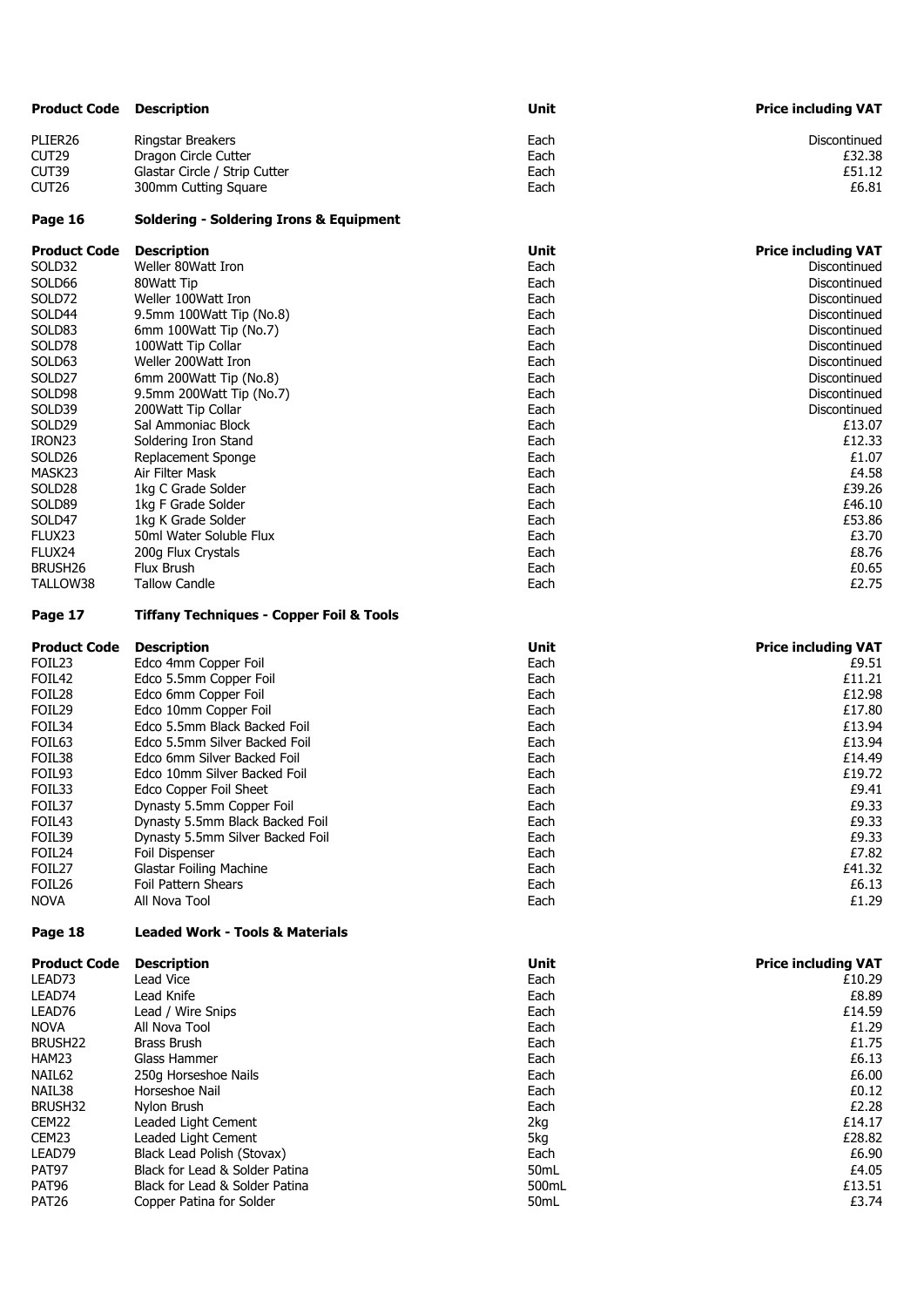| <b>Product Code</b> | <b>Description</b>                                     | Unit             | <b>Price including VAT</b> |
|---------------------|--------------------------------------------------------|------------------|----------------------------|
| PAT <sub>24</sub>   | Copper Patina for Solder                               | 200g Crystals    | £10.81                     |
| PAT99               | <b>Black for Brass Patina</b>                          | 50 <sub>mL</sub> | £4.90                      |
| PAT98               | <b>Black for Brass Patina</b>                          | 500mL            | £17.57                     |
| Page 19             | <b>Mommer Lead Came</b>                                |                  |                            |
| <b>Product Code</b> | <b>Description</b>                                     | Unit             | <b>Price including VAT</b> |
|                     | 1-3 Boxes Delivered - 25kg Box                         | Each             | £188.57                    |
|                     | 4-9 Boxes Delivered - 25kg Box                         | Discounted Each  | £169.71                    |
|                     | 10+ Boxes Delivered - 25kg Box                         | Discounted Each  | £160.28                    |
|                     | Discount on 25kg Boxes if collected from Mill          | Discounted Each  | £10.00                     |
| LEAD23              | 5x5mm H Section Round                                  | 2 Metre Length   | £3.00                      |
| LEAD <sub>22</sub>  | 5x5mm H Section Round                                  | 25kg Box         | £188.57                    |
| LEAD <sub>26</sub>  | 6x5mm H Section Round                                  | 2 Metre Length   | £3.42                      |
| LEAD <sub>24</sub>  | 6x5mm H Section Round                                  | 25kg Box         | £188.57                    |
| LEAD <sub>28</sub>  | 8x5mm H Section Round                                  | 2 Metre Length   | £4.44                      |
| LEAD <sub>27</sub>  | 8x5mm H Section Round                                  | 25kg Box         | £188.57                    |
| LEAD32              | 10x5mm H Section Round                                 | 2 Metre Length   | £5.52                      |
| LEAD29              | 10x5mm H Section Round                                 | 25kg Box         | £188.57                    |
| LEAD67              | 10x5mm H Section Flat                                  | 2 Metre Length   | £5.64                      |
| LEAD64              | 10x5mm H Section Flat                                  | 25kg Box         | £188.57                    |
| LEAD34              | 12x5mm H Section Flat                                  | 2 Metre Length   | £5.04                      |
| LEAD33              | 12x5mm H Section Flat                                  | 25kg Box         | £188.57                    |
| LEAD37              | 16x5mm H Section Flat                                  | 2 Metre Length   | £6.08                      |
| LEAD36              | 16x5mm H Section Flat                                  | 25kg Box         | £188.57                    |
| LEAD48              | 6x5x5mm Y Section                                      | 2 Metre Length   | £5.34                      |
| LEAD47              | 6x5x5mm Y Section                                      | 25kg Box         | £188.57                    |
| LEAD83              | 8x5x5mm Y Section                                      | 2 Metre Length   | £5.04                      |
| LEAD226             | 8x5x5mm Y Section                                      | 25kg Box         | £188.57                    |
| LEAD84              | 10x5x5mm Y Section                                     | 2 Metre Length   | £6.25                      |
| LEAD227             | 10x5x5mm Y Section                                     | 25kg Box         | £188.57                    |
| LEAD <sub>82</sub>  | 8x4.5mm Corner Section                                 | 2 Metre Length   | £4.44                      |
| LEAD62              | 6x5mm H Section Round - Single Sided Brass Coated Lead | 2 Metre Length   | £7.68                      |
| LEAD66              | 8x5mm H Section Round - Single Sided Brass Coated Lead | 2 Metre Length   | £8.76                      |
| LEAD63              | 5x3.2mm U Section - Brass Coated Lead                  | 2 Metre Length   | Discontinued               |
| Page 20             | <b>Mommer Lead Came &amp; Strengthening</b>            |                  |                            |
| <b>Product Code</b> | <b>Description</b>                                     | Unit             | <b>Price including VAT</b> |
|                     | 1-3 Boxes Delivered - 25kg Box                         | Each             | £188.57                    |
|                     | 4-9 Boxes Delivered - 25kg Box                         | Discounted Each  | £169.71                    |
|                     | 10+ Boxes Delivered - 25kg Box                         | Discounted Each  | £160.28                    |
|                     | Discount on 25kg Boxes if collected from Mill          | Discounted Each  | £10.00                     |
| LEAD96              | 5x5mm H Section Flat with Bead                         | 2 Metre Length   | £3.00                      |
| LEAD39              | 5x5mm H Section Flat with Bead                         | 25kg Box         | £188.57                    |
| LEAD97              | 6x5mm H Section Flat with Bead                         | 2 Metre Length   | £3.42                      |
| LEAD49              | 6x5mm H Section Flat with Bead                         | 25kg Box         | £188.57                    |
| LEAD99              | 8x5mm H Section Flat with Bead                         | 2 Metre Length   | £4.44                      |
| LEAD77              | 8x5mm H Section Flat with Bead                         | 25kg Box         | £188.57                    |
| LEAD222             | 10x5mm H Section Flat with Bead                        | 2 Metre Length   | £5.64                      |
| LEAD92              | 10x5mm H Section Flat with Bead                        | 25kg Box         | £188.57                    |
| LEAD223             | 12x5mm H Section Flat with Bead                        | 2 Metre Length   | £5.04                      |
| LEAD93              | 12x5mm H Section Flat with Bead                        | 25kg Box         | £188.57                    |
| LEAD224             | 16x5mm H Section Flat with Bead                        | 2 Metre Length   | £6.08                      |

LEAD224 16x5mm H Section Flat with Bead 2 Metre Length 2 Metre Length 2 Metre Length 2 Metre Length 2 Metre 2 Metre 2 Metre 2 Metre 2 Metre 2 Metre 2 Metre 2 Metre 2 Metre 2 Metre 2 Metre 2 Metre 2 Metre 2 Metre 2 Metre 2 LEAD94 16x5mm H Section Flat with Bead 25kg Box 25kg Box 25kg Box 25kg Box 25kg Box 25kg Box 2.82 2.82 LEAD43 3.5x4.3mm C Section Round 2 Metre Length £2.82 LEAD42 3.5x4.3mm C Section Round 25kg Box 25kg Box 25kg Box 25kg Box 25kg Box 25kg Box 25kg Box 25kg Box 25kg Box 25kg Box 25kg Box 25kg Box 25kg Box 25kg Box 25kg Box 25kg Box 25kg Box 25kg Box 25kg Box 25kg Box 25kg Box LEAD46 6x4mm C Section Round 1 1 1 2 Metre Length 1 2 Metre Length 1 2 Metre Length 1 2 Metre Length 1 2 Metre Length 1 2 Metre Length 1 2 Metre Length 1 2 Metre Length 1 3 Metre 2 Metre 2 Metre 2 Metre 2 Metre 2 Metre 2 M LEAD44 6x4mm C Section Round **198.57**<br>2006 2INC38 2INC38 2INC38 2INC38 2INC38 2INC38 2INC38 2INC38 2INC38 2INC38 2INC38 2INC38 2INC38 2INC38 2INC38 ZINC38 12x4mm U Section Zinc Came 2 Metre Length 2 Metre Length 2 Metre Length 2 Metre Length 2 Metre 2 metre 2 metre 2 metre 2 metre 2 metre 2 metre 2 metre 2 metre 2 metre 2 metre 2 metre 2 metre 2 metre 2 metre 2 metre

BAR23 10x3mm Zinc Rebar Steel Insert 1.8 Metre Length 1.8 Metre Length 1.93 1.8 Metre Length 1.93 1.74 WIRE44 Brass Wire  $\qquad \qquad$   $\qquad \qquad$  1m  $\qquad \qquad$   $\qquad \qquad$   $\qquad \qquad$   $\qquad \qquad$   $\qquad \qquad$   $\qquad$   $\qquad$   $\qquad$   $\qquad$   $\qquad$   $\qquad$   $\qquad$   $\qquad$   $\qquad$   $\qquad$   $\qquad$   $\qquad$   $\qquad$   $\qquad$   $\qquad$   $\qquad$   $\qquad$   $\qquad$   $\qquad$   $\qquad$   $\qquad$   $\qquad$   $\qquad$ WIRE63 Copper Wire 1m £0.88

10x3mm Zinc Rebar 1.8 Metre Length 2.89 Metre Length 10x3mm Zinc Rebar Steel Insert 2.89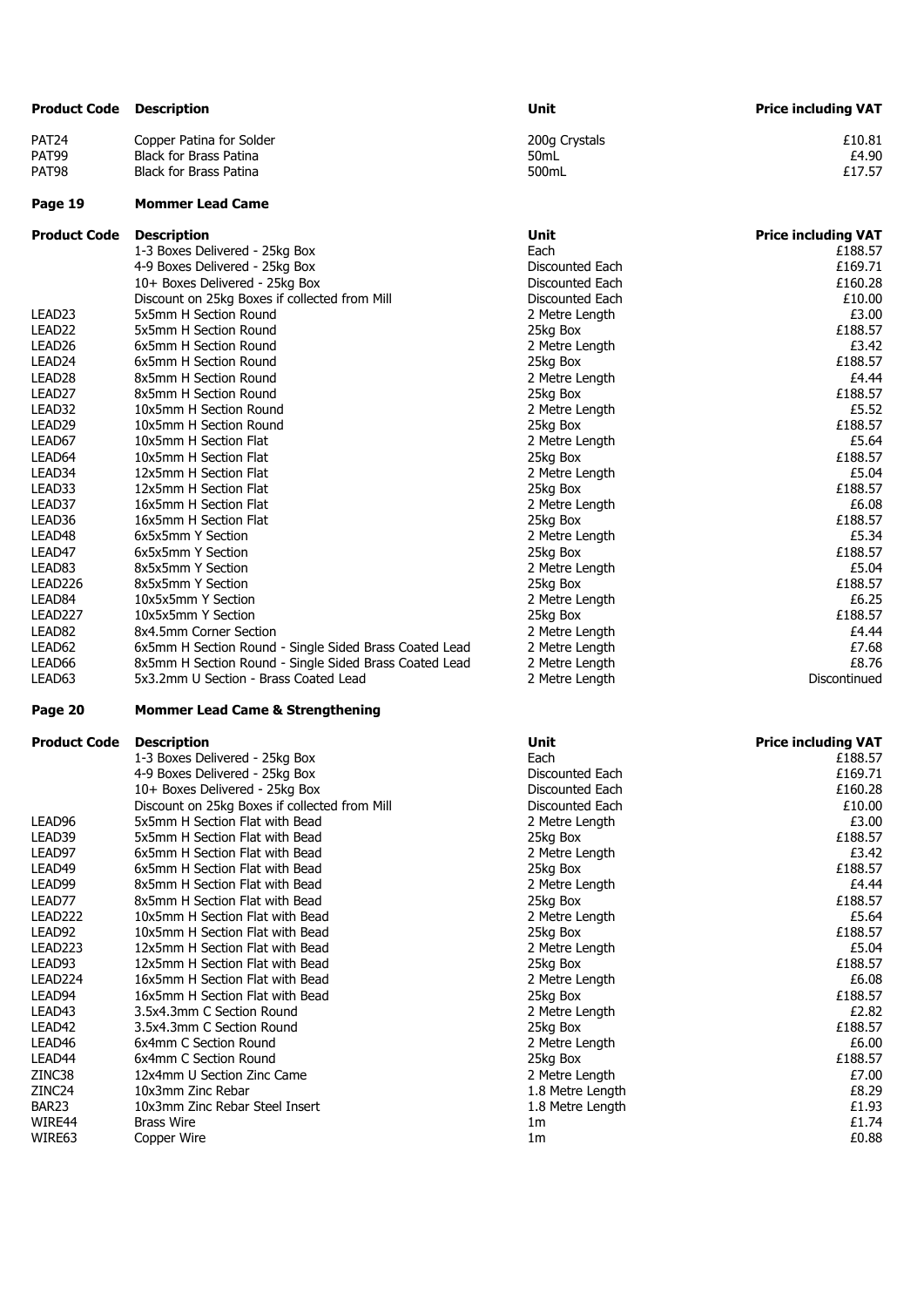| Page 21             | <b>Grinders</b>                           |      |                            |
|---------------------|-------------------------------------------|------|----------------------------|
| <b>Product Code</b> | <b>Description</b>                        | Unit | <b>Price including VAT</b> |
| GRIND33             | G141 Diamond Star                         | Each | £182.16                    |
| GRIND29             | G121 Super Star II                        | Each | £205.16                    |
| GRIND34             | G81 All Star                              | Each | £373.28                    |
| Page 22             | <b>Grinding - Heads &amp; Accessories</b> |      |                            |
| <b>Product Code</b> | <b>Description</b>                        | Unit | <b>Price including VAT</b> |
| GRIND26             | 25mm Standard Head                        | Each | £60.11                     |
|                     |                                           |      |                            |

| GRIND24 | 19mm Standard Head         | Each | £47.28 |
|---------|----------------------------|------|--------|
| GRIND27 | 6mm Standard Head          | Each | £23.64 |
| GRIND28 | 6mm Head Adaptor           | Each | £12.89 |
| GRIND44 | G121 / G141 Mini Table     | Each | £16.68 |
| GRIND36 | G81 Top Plate              | Each | £21.47 |
| GRIND32 | $G121 / G141$ Top Plate    | Each | £19.92 |
| GRIND42 | Glass Eye Shield Support   | Each | £15.27 |
| GRIND43 | Moulded Plastic Eye Shield | Each | £13.57 |
| GRIND37 | Abrasive Hand Pad          | Each | £25.38 |
| GRIND46 | Carbide Grinding Stone     | Each | £4.42  |
| GLASS23 | Safety Glasses             | Each | £2.76  |
|         |                            |      |        |

### **Page 23 Decorative Items - Glass Rondels & Jewels**

| <b>Product Code</b> | <b>Description</b>    | Unit | <b>Price including VAT</b> |
|---------------------|-----------------------|------|----------------------------|
| RON100              | 60mm Clear            | Each | £7.39                      |
| RON100L             | 80mm Clear            | Each | £7.86                      |
| RON110              | 60mm Light Amber      | Each | £7.39                      |
| RON110L             | 80mm Light Amber      | Each | £7.86                      |
| <b>RON111</b>       | 60mm Amber            | Each | £7.39                      |
| RON111L             | 80mm Amber            | Each | £7.86                      |
| RON120              | 60mm Light Green      | Each | £7.39                      |
| RON120L             | 80mm Light Green      | Each | £7.86                      |
| <b>RON123</b>       | 60mm Mid Green        | Each | £7.39                      |
| RON123L             | 80mm Mid Green        | Each | £7.86                      |
| <b>RON526</b>       | 60mm Olive Green      | Each | £7.39                      |
| RON526L             | 80mm Olive Green      | Each | £7.86                      |
| RON130              | 60mm Light Blue       | Each | £7.39                      |
| RON130L             | 80mm Light Blue       | Each | £7.86                      |
| <b>RON132</b>       | 60mm Mid Blue         | Each | £7.39                      |
| RON132L             | 80mm Mid Blue         | Each | £7.86                      |
| <b>RON523</b>       | 60mm Turquoise        | Each | £7.39                      |
| RON523L             | 80mm Turquoise        | Each | £7.86                      |
| <b>RON534</b>       | 60mm Violet           | Each | £7.39                      |
| RON534L             | 80mm Violet           | Each | £7.86                      |
| <b>RON152</b>       | 60mm Red              | Each | £12.29                     |
| <b>RON152L</b>      | 80mm Red              | Each | £12.45                     |
| <b>RON171</b>       | 60mm Orange           | Each | £12.29                     |
| RON171L             | 80mm Orange           | Each | £12.45                     |
| RON100S             | 50mm Clear Swirled    | Each | £8.21                      |
| J111R50             | 50mm Amber Faceted    | Each | £3.70                      |
| J100L33             | 33mm Clear Lens       | Each | £4.17                      |
| J111L33             | 33mm Amber Lens       | Each | £4.90                      |
| J132L33             | 33mm Cobalt Blue Lens | Each | £4.90                      |
| J152L33             | 33mm Red Lens         | Each | £7.39                      |
| J100L25             | 25mm Clear Lens       | Each | £1.56                      |
| J111L25             | 25mm Amber Lens       | Each | £1.56                      |
| J132L25             | 25mm Cobalt Blue Lens | Each | £1.56                      |
|                     |                       |      |                            |

#### **Page 24 Decorative Items**

| <b>Product Code</b> | <b>Description</b>                           | Unit | <b>Price including VAT</b> |
|---------------------|----------------------------------------------|------|----------------------------|
| <b>JSQR</b>         | Brilliant Cut Squares - Red - 102mm / 127mm  | Each | £37.50                     |
| <b>JSOB</b>         | Brilliant Cut Squares - Blue - 102mm / 127mm | Each | £37.50                     |
| J100A40             | Aztec Jewels - 40mm Clear Aztec              | Each | £1.27                      |
| J111A40             | Aztec Jewels - 40mm Amber Aztec              | Each | £1.27                      |
| J125A40             | Aztec Jewels - 40mm Green Aztec              | Each | £1.27                      |
| J132A40             | Aztec Jewels - 40mm Blue Aztec               | Each | £1.27                      |
| J152A40             | Aztec Jewels - 40mm Red Aztec                | Each | £1.27                      |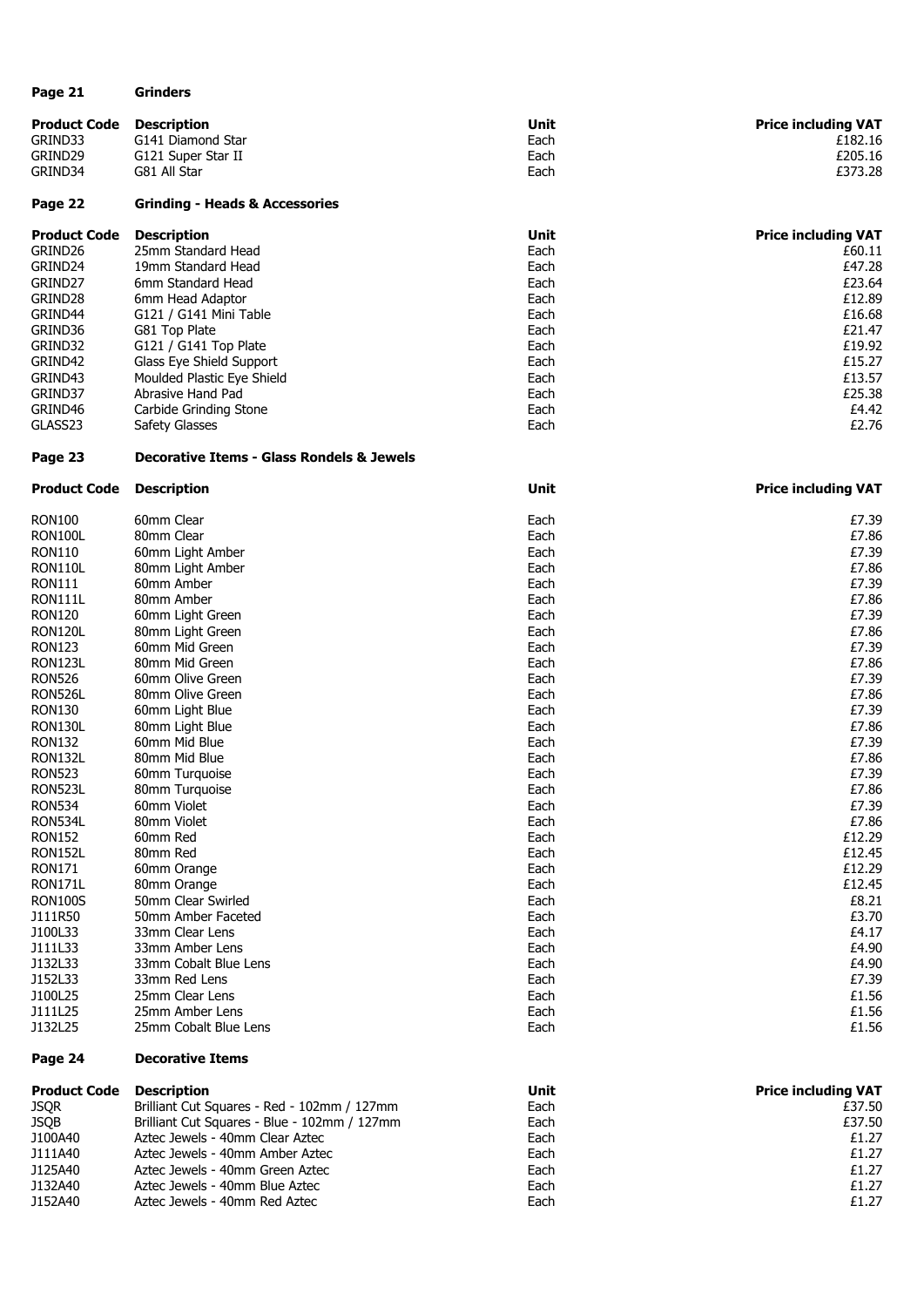| <b>Product Code Description</b> |                                       | Unit                   | <b>Price including VAT</b> |
|---------------------------------|---------------------------------------|------------------------|----------------------------|
| <b>NGS15</b>                    | Glass Nuggets - 15mm Standard Colours | Each                   | £0.15                      |
| NGS15K                          | Glass Nuggets - 15mm Standard Colours | 250g                   | £4.02                      |
|                                 |                                       |                        |                            |
| NGH15                           | Glass Nuggets - 15mm Hot Colours      | Each                   | £0.21                      |
| NGH15K                          | Glass Nuggets - 15mm Hot Colours      | 250g                   | £5.50                      |
| <b>NGCMIX</b>                   | Glass Nuggets - 15mm Mixed Colours    | 250g                   | £4.75                      |
| NGS25                           | Glass Nuggets - 25mm Light Green      | Each                   | £0.20                      |
| NGS25K                          | Glass Nuggets - 25mm Light Green      | 250g                   | £4.50                      |
| SHC7                            | Glass Crystals - Clear Droplet        | Each                   | £3.34                      |
| SHC4                            | Glass Crystals - Clear Spear          | Each                   | £7.43                      |
| SHC <sub>3</sub>                | Glass Crystals - Clear Almond         | Each                   | £2.07                      |
| SHC <sub>6</sub>                | Glass Crystals - Lead Crystal Chain   | 1 <sub>m</sub>         | £23.00                     |
| Page 25-27                      | <b>Bevels &amp; Bevel Clusters</b>    |                        |                            |
| <b>Product Code</b>             | <b>Description</b>                    | Unit                   | <b>Price including VAT</b> |
| BEV22                           | Diamond Bevel                         | Each                   | £1.50                      |
| BEV36                           | Square Bevel                          | Each                   | £1.80                      |
| BEV43                           | Rectangular Bevel                     | Each                   | £2.85                      |
| BEV67                           | 25x25mm Pencil Bevel                  | Each                   | £1.30                      |
| BEV88                           | 25x77mm Pencil Bevel                  | Each                   | £2.05                      |
| BEV96                           | 25x152mm Pencil Bevel                 | Each                   | £2.65                      |
| BEV29                           | 25x229mm Pencil Bevel                 | Each                   | £2.92                      |
| BEV <sub>44</sub>               | 51x51mm Pencil Bevel                  | Each                   | £2.50                      |
| BEV47                           | 51x76mm Pencil Bevel                  | Each                   | £3.20                      |
|                                 |                                       |                        |                            |
| BEV62                           | 51x102mm Pencil Bevel                 | Each                   | £3.95                      |
| BEV63                           | 51x127mm Pencil Bevel                 | Each                   | £4.65                      |
| <b>BEV42</b>                    | 51x203mm Pencil Bevel                 | Each                   | £5.35                      |
| BEV49                           | 51x254mm Pencil Bevel                 | Each                   | £7.15                      |
| BEV73                           | 29 Piece Cluster                      | Each                   | £93.00                     |
| BEV89                           | 6 Piece Cluster                       | Each                   | £27.00                     |
| BEV46                           | 16 Piece Cluster                      | Each                   | £36.00                     |
| BEV24                           | 12 Piece Cluster                      | Each                   | £48.00                     |
|                                 |                                       |                        |                            |
| Page 28                         | <b>Miscellaneous Items</b>            |                        |                            |
| <b>Product Code</b>             | <b>Description</b>                    | Unit                   | <b>Price including VAT</b> |
| CLEAN23                         | <b>Glass Cleaner</b>                  | 660ml                  | £5.20                      |
| HOOK46                          | Mirror Hook                           | Each                   | £1.87                      |
|                                 | MirrorBback Protector                 |                        |                            |
| MIR <sub>26</sub><br>FELT24     | Self Adhesive Felt                    | 1m<br>1 <sub>m</sub>   | £3.21<br>£9.15             |
| Page 29                         | <b>Glass Painting -Brushes</b>        |                        |                            |
| <b>Product Code</b>             | <b>Description</b>                    | Unit                   | <b>Price including VAT</b> |
| BRUSH38                         |                                       | Each                   | £10.59                     |
|                                 | Size 1 Tracing Brush                  |                        |                            |
| BRUSH93                         | Size 3 Tracing Brush                  | Each                   | £11.00                     |
| BRUSH46                         | Size 5 Tracing Brush                  | Each                   | £11.83                     |
| BRUSH62                         | Round Badger Blender                  | Each                   | £7.13                      |
| BRUSH42                         | 32mm Badger Blender                   | Each                   | £29.11                     |
| BRUSH <sub>23</sub>             | 76mm Badger Blender                   | Each                   | £91.88                     |
| BRUSH29                         | Size 2 Scrub Brush                    | Each                   | £4.37                      |
| BRUSH34                         | Size 6 Scrub Brush                    | Each                   | £5.59                      |
| BRUSH63                         | Size 8 Scrub Brush                    | Each                   | £6.99                      |
| BRUSH72                         | English Stippler                      | Each                   | £30.27                     |
| BRUSH84                         | 13mm Silver Stain Brush               | Each                   | £10.53                     |
| BRUSH <sub>28</sub>             | 38mm Matting Brush                    | Each                   | £9.84                      |
| GUM82                           | Gum Arabic                            | 25g                    | £8.04                      |
| Page 30                         | <b>Glass Painting - Paints</b>        |                        |                            |
| <b>Product Code</b>             | <b>Description</b>                    | Unit                   | <b>Price including VAT</b> |
| PT211                           | <b>Tracing Brown</b>                  | 50 <sub>g</sub>        | £11.34                     |
| PT288                           | <b>Tracing Black</b>                  | 50 <sub>g</sub>        | £11.79                     |
| PT999                           | <b>Tracing Patina</b>                 | 50 <sub>g</sub>        | £11.79                     |
|                                 | Silver Stain                          |                        | £73.20                     |
| PT111                           | Shading Colours - Umber Brown         | 25g                    |                            |
| PT417<br>PT413                  | Shading Colours - Terracotta          | 50 <sub>g</sub><br>50g | £11.00<br>£11.79           |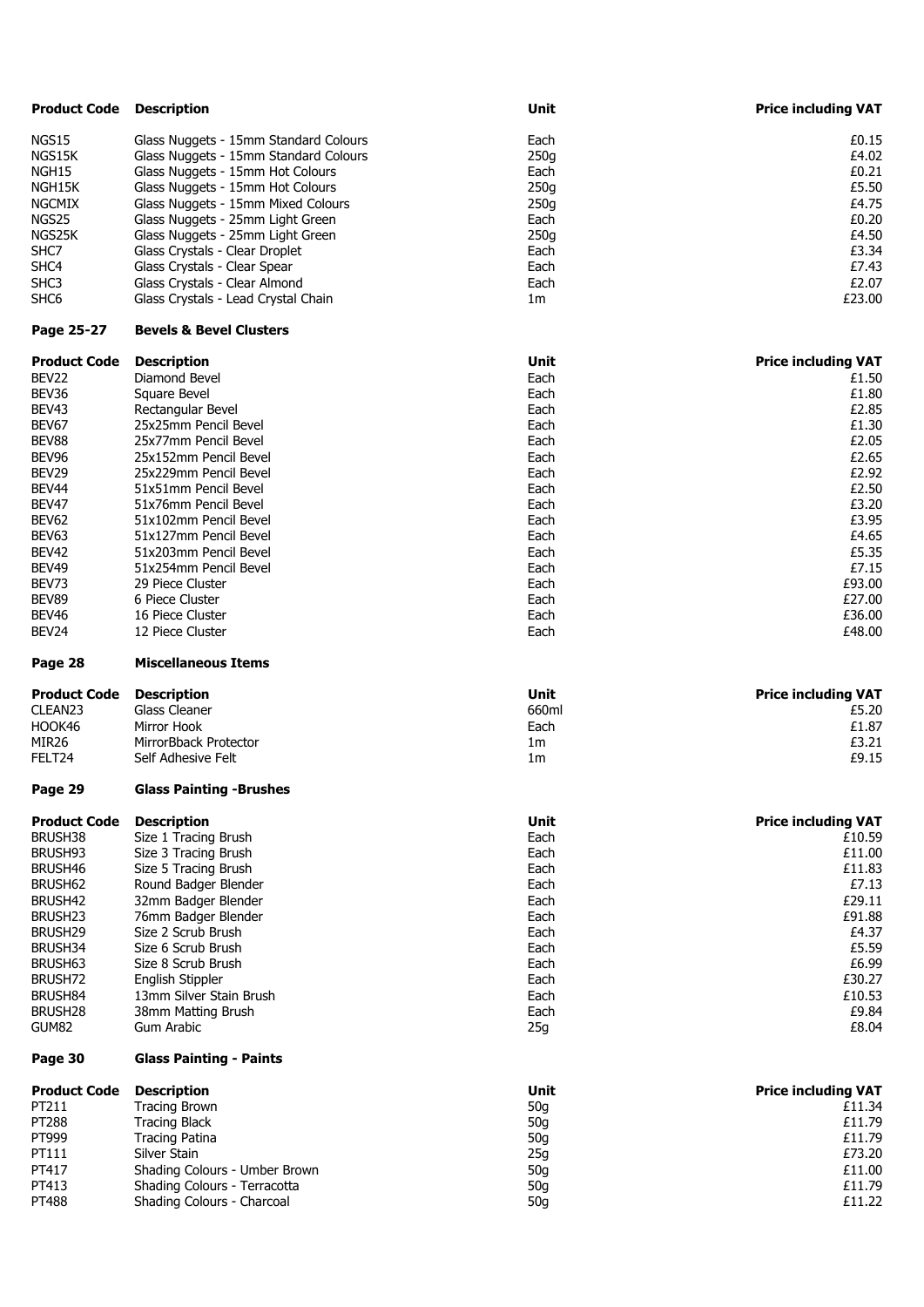| <b>Product Code</b> | <b>Description</b>                                                | Unit            | <b>Price including VAT</b> |
|---------------------|-------------------------------------------------------------------|-----------------|----------------------------|
| PT482               | Shading Colours - Grey/Green                                      | 50 <sub>g</sub> | £11.34                     |
| PT100               | Shading Colours - Arctic White                                    | 50 <sub>g</sub> | £11.79                     |
| PT114               | Shading Colours - Ancient Brown                                   | 50 <sub>g</sub> | £11.22                     |
| PT123               | Transparent Enamels - Moss Green                                  | 50 <sub>g</sub> | £21.30                     |
| PT494               | Transparent Enamels - Rose Purple                                 | 50 <sub>g</sub> | £45.90                     |
| PT136               | Transparent Enamels - Delft Blue                                  | 50 <sub>g</sub> | £11.00                     |
| PT433               | Transparent Enamels - Cornflower Blue                             | 50g             | £14.80                     |
| PT143               | Transparent Enamels - Parma Violet                                | 50 <sub>g</sub> | £31.60                     |
| PT426               | Transparent Enamels - Lime Green                                  | 50 <sub>g</sub> | £22.80                     |
| PT152               | Transparent Enamels - Ruby                                        | 50 <sub>g</sub> | £32.50                     |
| PT516               | Transparent Enamels - Gold/Yellow                                 | 50g             | £13.60                     |
| PT423               | Transparent Enamels - Blue/Green                                  | 50g             | £13.60                     |
| PT355               | Opaque Enamels - Blood Red                                        | 50 <sub>g</sub> | £8.40                      |
| PT365               | Opaque Enamels - Canary Yellow                                    | 50 <sub>g</sub> | £7.50                      |
| PT367               | Opaque Enamels - Primrose Yellow                                  | 50 <sub>g</sub> | £7.50                      |
| PT623               | Opaque Enamels - Teal Green                                       | 50 <sub>g</sub> | £7.50                      |
| PT335               | Opaque Enamels - Medium Blue                                      | 50 <sub>g</sub> | £8.40                      |
| PT188               | Opaque Enamels - Ebony Black                                      | 50 <sub>g</sub> | £15.20                     |
| PT200               | Opaque Enamels - Porcelain White                                  | 50 <sub>g</sub> | £10.65                     |
| PT622               | Opaque Enamels - Apple Green                                      | 50 <sub>g</sub> | £10.43                     |
| PT345               | Opaque Enamels - Emperor Purple                                   | 50 <sub>g</sub> | £25.45                     |
|                     |                                                                   | 50g             |                            |
| Page 31-33          | Kilns -all kilns include a furniture kit                          |                 |                            |
| <b>Product Code</b> | <b>Description</b>                                                | Unit            | <b>Price including VAT</b> |
| KILN23              | 13Amp Fusion 8                                                    | Each            | Discontinued               |
| KILN24              | 13Amp Fusion 8 Kit                                                | Each            | £63.79                     |
| KILN33              | 13Amp Quartzfire                                                  | Each            | £2,400.00                  |
| KILN34              | 13Amp Quartzfire Kit                                              | Each            | £139.27                    |
| KILN43              | 30Amp Quartzfire                                                  | Each            | Discontinued               |
| KILN44              | 30Amp Quartzfire Kit                                              | Each            | Discontinued               |
| Page 34-36          | <b>Lamp Bases</b>                                                 |                 |                            |
| <b>Product Code</b> | <b>Description</b>                                                | Unit            | <b>Price including VAT</b> |
| BASE44              | Fan Bases & Figures - Black Fan Base                              | Each            | £54.06                     |
| BASE72              | Fan Bases & Figures - Mahogany Fan Base                           | Each            | £54.06                     |
| FIG83               | Fan Bases & Figures - Two Dancers - Brass                         | Each            | £29.40                     |
| <b>FIG62</b>        | Fan Bases & Figures - Two Dancers - Antique                       | Each            | £32.28                     |
| <b>FIG66</b>        | Fan Bases & Figures - Two Dancers - Chrome                        | Each            | £35.00                     |
| <b>FIG78</b>        | Fan Bases & Figures - Flapper Figure - Brass                      | Each            | £26.00                     |
| <b>FIG46</b>        | Fan Bases & Figures - Flapper Figure - Antique                    | Each            | £28.88                     |
| FIG93               | Fan Bases & Figures - Flapper Figure - Chrome                     | Each            | £31.60                     |
| BASE56              | Large Bases - Large Deco Figure - Antique                         | Each            | £302.95                    |
| BASE59              | Large Bases - Large Deco Figure - Chrome                          | Each            | £305.88                    |
| BASE57              | Large Bases - Large Deco Figure - Brass                           | Each            | £292.36                    |
| BASE53              | Large Bases - Large Deco Figure - Verdigris                       | Each            | £315.66                    |
| BASE54              | Large Bases - Large Deco Figure - Old Gold                        | Each            | Discontinued               |
| BASE237             | Small Bases - Winchester - Antique                                | Each            | £65.34                     |
| BASE234             | Small Bases - Square Deco - Antique                               | Each            | £62.03                     |
| BASE93              | Small Bases - Square - Matt Nickel                                | Each            | £58.93                     |
| BASE97              | Small Bases - Small Tiered - Chrome                               | Each            | £61.99                     |
| BASE96              | Small Bases - Small Tiered - Antique                              | Each            | £67.62                     |
| BASE238             | Small Bases - Canterbury - Antique                                | Each            | £119.92                    |
| BASE239             | Medium Bases - Salisbury - Solid Cast Brass                       | Each            | Discontinued               |
| BASE28              | Medium Bases - Fleur De Lys - Antique                             | Each            | £124.06                    |
| BASE236             | Medium Bases - Hexagonal - Antique                                | Each            | £111.65                    |
| BASE38<br>BASE29    | Medium Bases - Palmyra - Antique                                  | Each<br>Each    | £161.27<br>£39.00          |
| BASE42              | Medium Bases - Isabella - Antique<br>Medium Bases - Star - Chrome | Each            | Discontinued               |
|                     |                                                                   |                 |                            |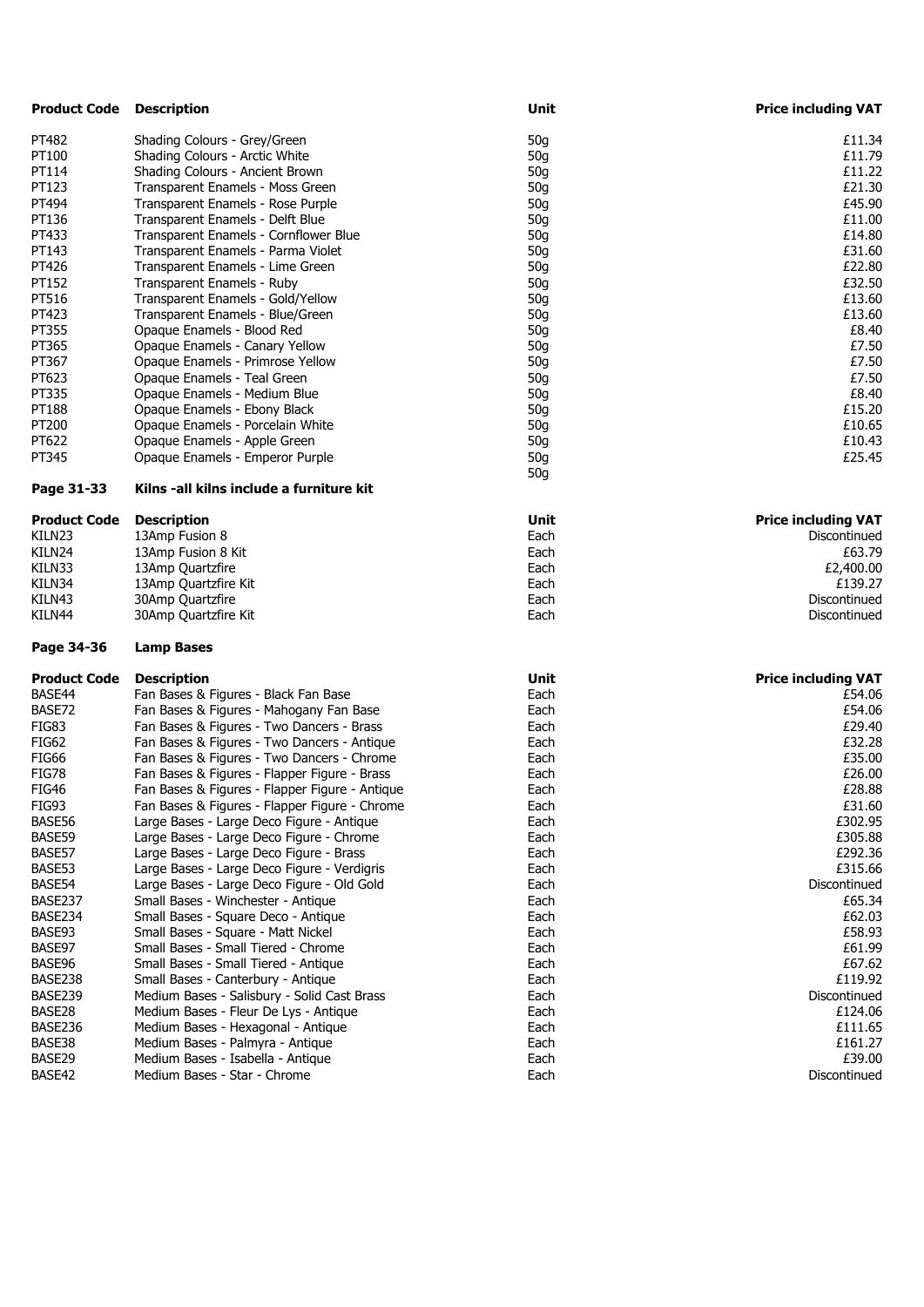#### **Page 37-38 Lamp Fittings**

| <b>Product Code</b> | <b>Description</b>                                 | Unit           | <b>Price including VAT</b> |
|---------------------|----------------------------------------------------|----------------|----------------------------|
| VASE60A             | Plain Vase Cap - 60mm - Antique                    | Each           | £4.91                      |
| VASE60B             | Plain Vase Cap - 60mm - Polished Brass             | Each           | £3.90                      |
| VASE60C             | Plain Vase Cap - 60mm - Chrome                     | Each           | £4.91                      |
| VASE60M             | Plain Vase Cap - 60mm - Matt Nickel                | Each           | £4.10                      |
| VASE88A             | Plain Vase Cap - 88mm - Antique                    | Each           | £6.55                      |
| VASE88B             | Plain Vase Cap - 88mm - Polished Brass             | Each           | £7.34                      |
| VASE88C             | Plain Vase Cap - 88mm - Chrome                     | Each           | £7.78                      |
| VASE88M             | Plain Vase Cap - 88mm - Matt Nickel                | Each           | £8.19                      |
| VASE113             | Plain Vase Cap - 113mm - Polished Brass            | Each           | £12.91                     |
| VASE137             | Plain Vase Cap - 137mm - Polished Brass            | Each           | £24.69                     |
| VASE140             | Dome Vase Cap - 140mm - Polished Brass             | Each           | £10.84                     |
| VASEVB              | Cone Vase Cap - 50mm - Polished Brass              | Each           | £3.99                      |
| <b>VASEVC</b>       | Cone Vase Cap - 50mm - Chrome                      | Each           | £5.29                      |
| <b>VASEVSB</b>      | Lampholder Cover - 50mm - Polished Brass           | Each           | £7.06                      |
| <b>VASEVSC</b>      | Lampholder Cover - 50mm - Chrome                   | Each           | £8.17                      |
| HARP23              |                                                    | Each           | £5.40                      |
|                     | Harp - 140mm                                       |                | £5.40                      |
| HARP24              | Harp - 178mm                                       | Each           |                            |
| <b>NS273</b>        | Acorn Finial - 6mm Hole - Brass                    | Each           | £1.45                      |
| <b>NS263</b>        | Acorn Finial - 10mm Hole - Brass                   | Each           | £1.44                      |
| FIN39               | Acorn Finial - 6mm Hole - Antique                  | Each           | £2.10                      |
| FIN <sub>23</sub>   | Acorn Finial - 10mm Hole - Antique                 | Each           | £2.39                      |
| BULB28              | 3 Bulb Pendant Fitting - Antique                   | Each           | £42.55                     |
| BULB29              | 3 Bulb Pendant Fitting - Polished Brass            | Each           | £45.50                     |
| BULB32              | 3 Bulb Pendant Fitting - Chrome                    | Each           | £44.05                     |
| BULB43              | 2 Bulb Pendant Fitting - Antique                   | Each           | £39.54                     |
| BULB44              | 2 Bulb Pendant Fitting - Polished Brass            | Each           | £39.62                     |
| BULB46              | 2 Bulb Pendant Fitting - Chrome                    | Each           | £46.55                     |
| SUSP36              | Complete Pendant Suspension - Antique Paint        | Each           | £34.04                     |
| SUSP37              | Complete Pendant Suspension - Chrome               | Each           | £35.04                     |
| SUSP38              | Complete Pendant Suspension - Matt Nickel          | Each           | Discontinued               |
| SUSP42              | Complete Pendant Suspension - Polished Brass       | Each           | £40.00                     |
| P <sub>1</sub> A    | Ceiling Plate with Hook - Antique Paint            | Each           | £12.51                     |
| P1B                 | Ceiling Plate with Hook - Polished Brass           | Each           | £20.12                     |
| P1C                 | Ceiling Plate with Hook - Chrome                   | Each           | £19.52                     |
| P1M                 | Ceiling Plate with Hook - Matt Nickel              | Each           | £14.52                     |
| <b>CH22</b>         | Oval Link Chain - Antique                          | 1m             | £3.84                      |
| CH <sub>23</sub>    | Oval Link Chain - Plated Brass                     | 1 <sub>m</sub> | £3.85                      |
| CH <sub>33</sub>    | Oval Link Chain - Chrome                           | 1m             | £5.01                      |
| CAB33               | Black 3 Core 0.75 Cable                            | 1 <sub>m</sub> | £1.80                      |
| CAB34               | Gold 3 Core 0.75 Cable                             | 1 <sub>m</sub> | £1.80                      |
| HOOP23              | Hoop Ring - Antique Paint                          | Each           | £5.01                      |
| <b>HOOP22</b>       | Hoop Ring - Raw Brass                              | Each           | £1.50                      |
| <b>NS342</b>        | 10mm Threaded Tube                                 | 75mm           | £0.48                      |
| <b>NS346</b>        | 10mm Threaded Tube                                 | 1 <sub>m</sub> | £4.09                      |
| BULB24              | Bulb Holder - BC - Antique                         | Each           | £4.58                      |
|                     | Bulb Holder - BC - Brass                           |                |                            |
| BULB23              | Bulb Holder - BC - Chrome                          | Each           | £3.90                      |
| BULB26              |                                                    | Each           | £4.58                      |
| BULB72              | Bulb Holder - BC with Switch - Brass               | Each           | Discontinued               |
| BULB64              | Bulb Holder - E27 Edison Screw - Black             | Each           | £2.71                      |
| SPID38              | Spider - 3 Arm                                     | Each           | £17.52                     |
| SPID32              | Spider - 4 Arm                                     | Each           | £15.02                     |
| <b>NUT226</b>       | 10mm Steel Nut                                     | Each           | £0.22                      |
| WASH42              | 10mm Steel Washer                                  | Each           | £0.22                      |
| Page 39-40          | Lamp Fittings - Brass Pressings, Channel & Banding |                |                            |
| <b>Product Code</b> | <b>Description</b>                                 | Unit           | <b>Price including VAT</b> |
| PRESS23             | Brass Pressing - Filler                            | Each           | £0.79                      |
| PRESS33             | Brass Pressing - Lions Head                        | Each           | Discontinued               |
| PRESS24             | Brass Pressing - Corner                            | Each           | Discontinued               |
| PRESS32             | Brass Pressing - Fleur De Lys                      | Each           | £2.56                      |
| PRESS26             | Brass Pressing - Rosette                           | Each           | Discontinued               |
| PRESS29             | Brass Pressing - Long Leaf                         | Each           | £1.17                      |
| PRESS27             | Brass Pressing - Ornamental Edge                   | Each           | Discontinued               |
| CHAN23              | Brass Channel - 4mm U Section                      | 2m             | £10.01                     |
| CHAN42              | Brass Channel - 3mm C Section                      | 795mm          | £5.70                      |

CHAN38 Brass Channel - 3mm Perforated 61 CHAN38 Brass Channel - 3mm  $E$ 3.78 CHAN36 Brass Channel - 12mm U Section 1.2m **1.2m** 1.2m **E8.36**